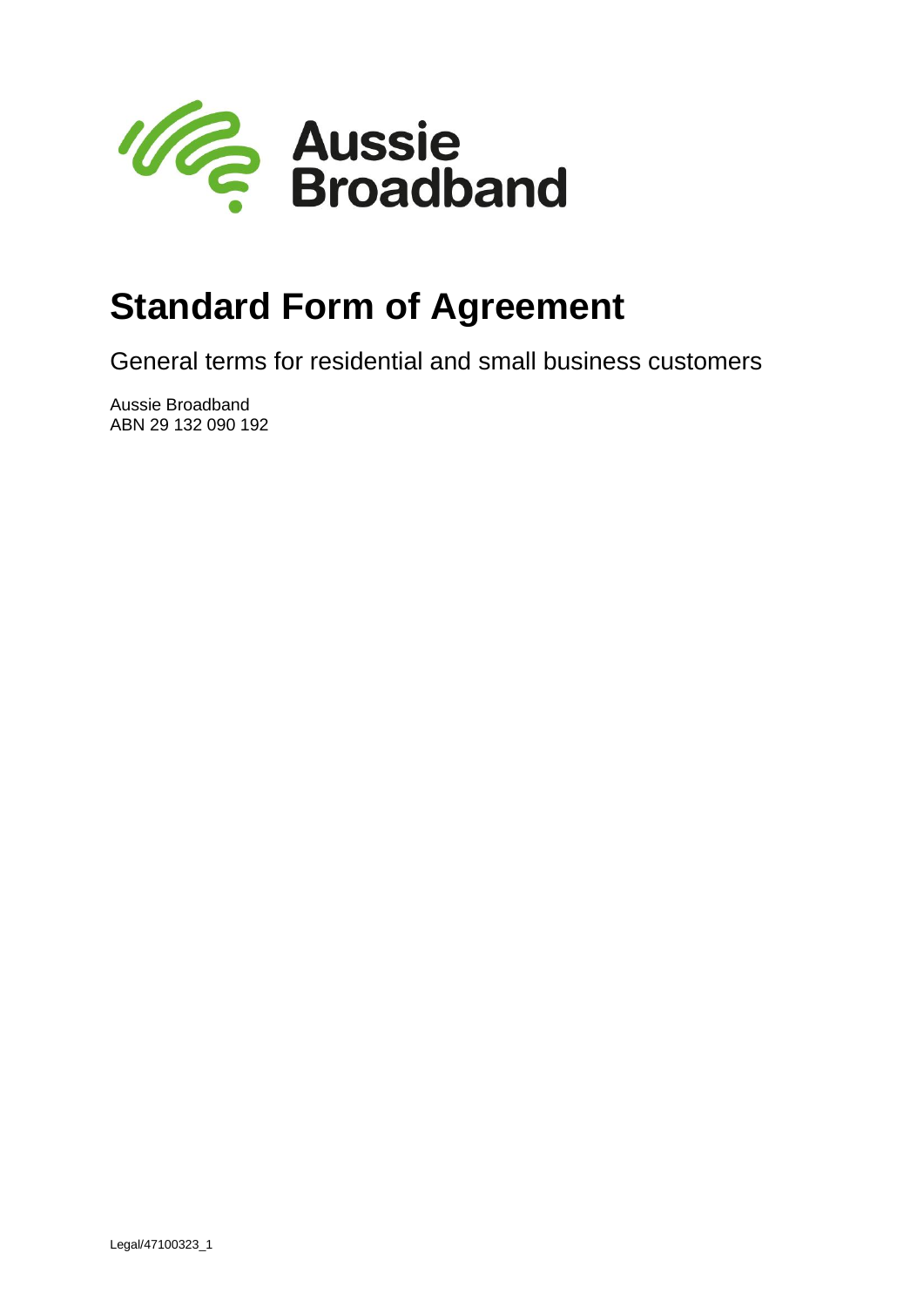## Table of contents

| Clause |                                                      |                                                                   | Page             |
|--------|------------------------------------------------------|-------------------------------------------------------------------|------------------|
| 1.     | <b>INTRODUCTION</b>                                  |                                                                   |                  |
|        | 1.1                                                  | <b>Terms and Conditions</b>                                       | 1                |
|        | 1.2                                                  | Structure of your agreement                                       | 1                |
|        | 1.3                                                  | Order of Precedence                                               | 1                |
|        | 1.4                                                  | <b>Customer Assistance</b>                                        | 1                |
| 2.     | DEFINITIONS AND INTERPRETATION                       |                                                                   |                  |
|        | 2.1                                                  | <b>Definitions</b>                                                | 1                |
|        | 2.2                                                  | Interpretation                                                    | 5                |
| 3.     | <b>PROVIDING THE SERVICE</b>                         |                                                                   |                  |
|        | 3.1                                                  | Service availability                                              | 6                |
|        | 3.2                                                  | Maintenance and fault restoration                                 | 6                |
|        | 3.3                                                  | Training                                                          | $\,6$            |
|        | 3.4                                                  | <b>Technical support</b>                                          | 6                |
|        | 3.5                                                  | Start of agreement                                                | $\overline{7}$   |
|        | 3.6                                                  | Application                                                       | $\overline{7}$   |
|        | 3.7                                                  | Third party suppliers                                             | $\overline{7}$   |
|        | 3.8                                                  | Changing our agreement                                            | $\overline{7}$   |
|        | 3.9                                                  | Your Rights if we change the agreement                            | 8                |
|        | 3.10                                                 | <b>Exceptions</b>                                                 | 8                |
| 4.     | <b>FEES FOR THE SERVICE</b>                          |                                                                   |                  |
|        | 4.1                                                  | Fees                                                              | $\boldsymbol{9}$ |
|        | 4.2                                                  | <b>GST</b>                                                        | $9\,$            |
|        | 4.3                                                  | Invoicing                                                         | 9                |
|        | 4.4                                                  | Calculation of fees                                               | 10               |
|        | 4.5                                                  | Time for payment                                                  | 10               |
|        | 4.6                                                  | Methods of payment                                                | 10               |
|        | 4.7                                                  | Suspension for non-payment                                        | 11               |
|        | 4.8                                                  | Dishonoured direct debit transaction or credit card authorisation | 11               |
|        | 4.9                                                  | Debt recovery services                                            | 11               |
|        | 4.10                                                 | Early termination fee                                             | 11               |
|        | 4.11                                                 | Refunds and credits                                               | 11               |
|        | 4.12                                                 | Prepayment                                                        | 12               |
|        | 4.13                                                 | <b>Disputed invoices</b>                                          | 12               |
|        | 4.14                                                 | Cancellation, suspension or disconnection for non-payment         | 12               |
|        | 4.15                                                 | Set off                                                           | 12               |
| 5.     | TRANSFER OF YOUR SERVICE FROM US TO ANOTHER SUPPLIER |                                                                   |                  |
|        | 5.1                                                  | <b>Transfer</b>                                                   | 12               |
|        | 5.2                                                  | Termination of services on transfer                               | 12               |
|        | 5.3                                                  | Invoicing                                                         | 12               |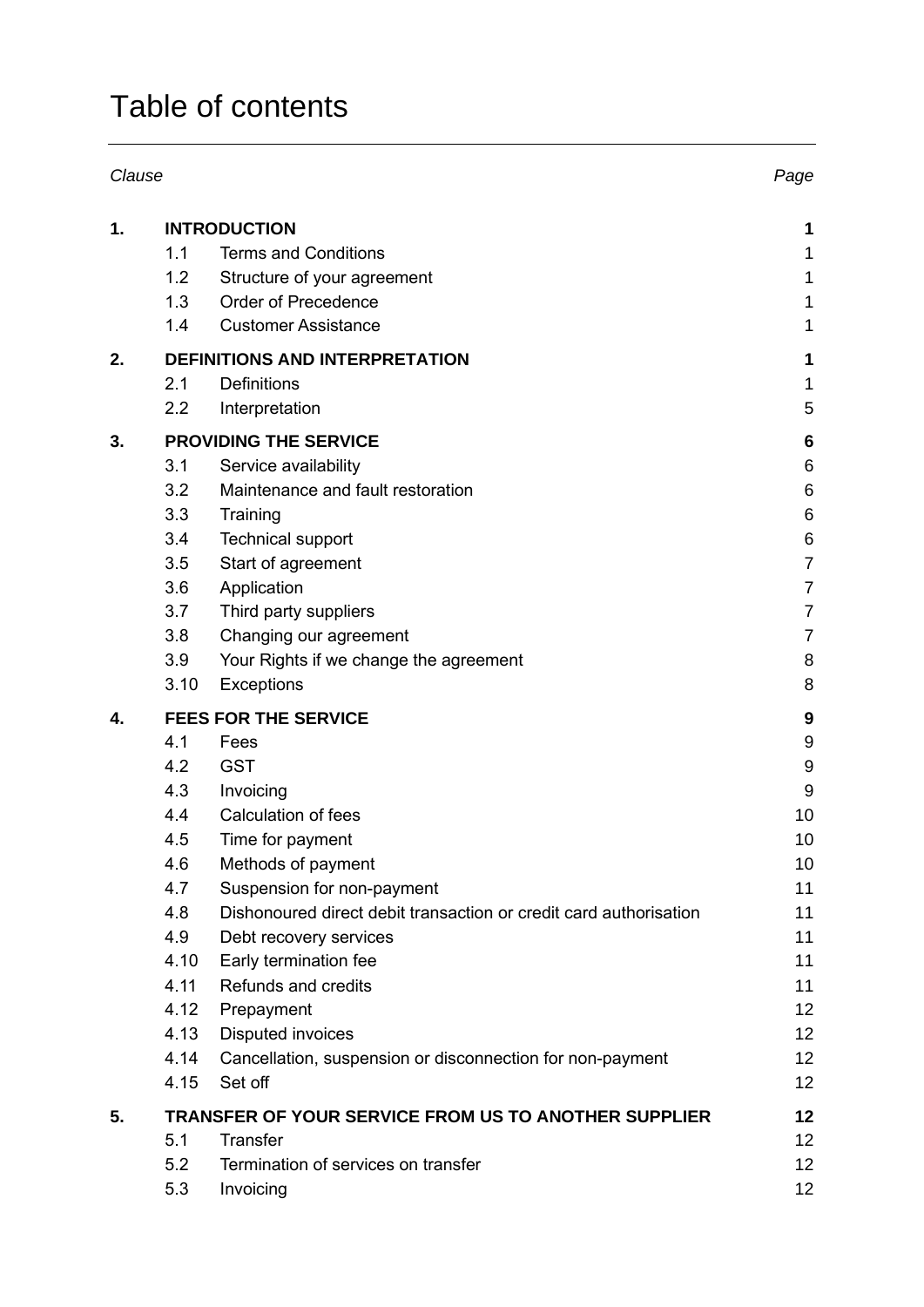| Clause |                                      |                                   | Page |
|--------|--------------------------------------|-----------------------------------|------|
|        | 5.4                                  | Indemnity                         | 13   |
| 6.     | PERSONAL INFORMATION                 | 13                                |      |
|        | 6.1                                  | Consent to collection and use     | 13   |
|        | 6.2                                  | Use of personal information       | 13   |
|        | 6.3                                  | Consent to credit check           | 15   |
|        | 6.4                                  | Use of credit report              | 15   |
|        | 6.5                                  | Access to information             | 16   |
|        | 6.6                                  | Compliance                        | 16   |
|        | 6.7                                  | Records                           | 16   |
|        | 6.8                                  | Indemnity                         | 17   |
| 7.     |                                      | <b>CONFIDENTIALITY</b>            | 17   |
|        | 7.1                                  | Confidential information          | 17   |
|        | 7.2                                  | Protecting confidentiality        | 17   |
|        | 7.3                                  | Obligations on termination        | 17   |
|        | 7.4                                  | Restrictions on use               | 17   |
| 8.     |                                      | <b>YOUR OBLIGATIONS</b>           | 17   |
|        | 8.1                                  | Compliance                        | 17   |
|        | 8.2                                  | Obligations                       | 17   |
|        | 8.3                                  | Internet security                 | 19   |
|        | 8.4                                  | Information                       | 19   |
|        | 8.5                                  | Assistance                        | 19   |
| 9.     | <b>USE OF SERVICES</b>               | 19                                |      |
|        | 9.1                                  | Interference                      | 19   |
|        | 9.2                                  | Use of services                   | 19   |
|        | 9.3                                  | <b>Technical regulation</b>       | 20   |
|        | 9.4                                  | Illegal use                       | 20   |
| 10.    |                                      | <b>EQUIPMENT WE SUPPLY TO YOU</b> | 20   |
|        | 10.1                                 | Service equipment                 | 20   |
|        | 10.2                                 | Changes to service equipment      | 21   |
|        | 10.3                                 | Access                            | 21   |
|        | 10.4                                 | Maintenance of service equipment  | 21   |
|        | 10.5                                 | Maintenance of customer equipment | 21   |
|        | 10.6                                 | Interference                      | 22   |
|        | 10.7                                 | Electricity                       | 22   |
|        | 10.8                                 | Insurance                         | 22   |
|        | 10.9                                 | Return                            | 22   |
| 11.    | <b>EQUIPMENT YOU ACQUIRE FROM US</b> | 22                                |      |
|        | 11.1                                 | Purchased equipment               | 22   |
|        | 11.2                                 | <b>Risk</b>                       | 23   |
|        | 11.3                                 | Installation                      | 23   |
|        | 11.4                                 | Returns and refunds               | 23   |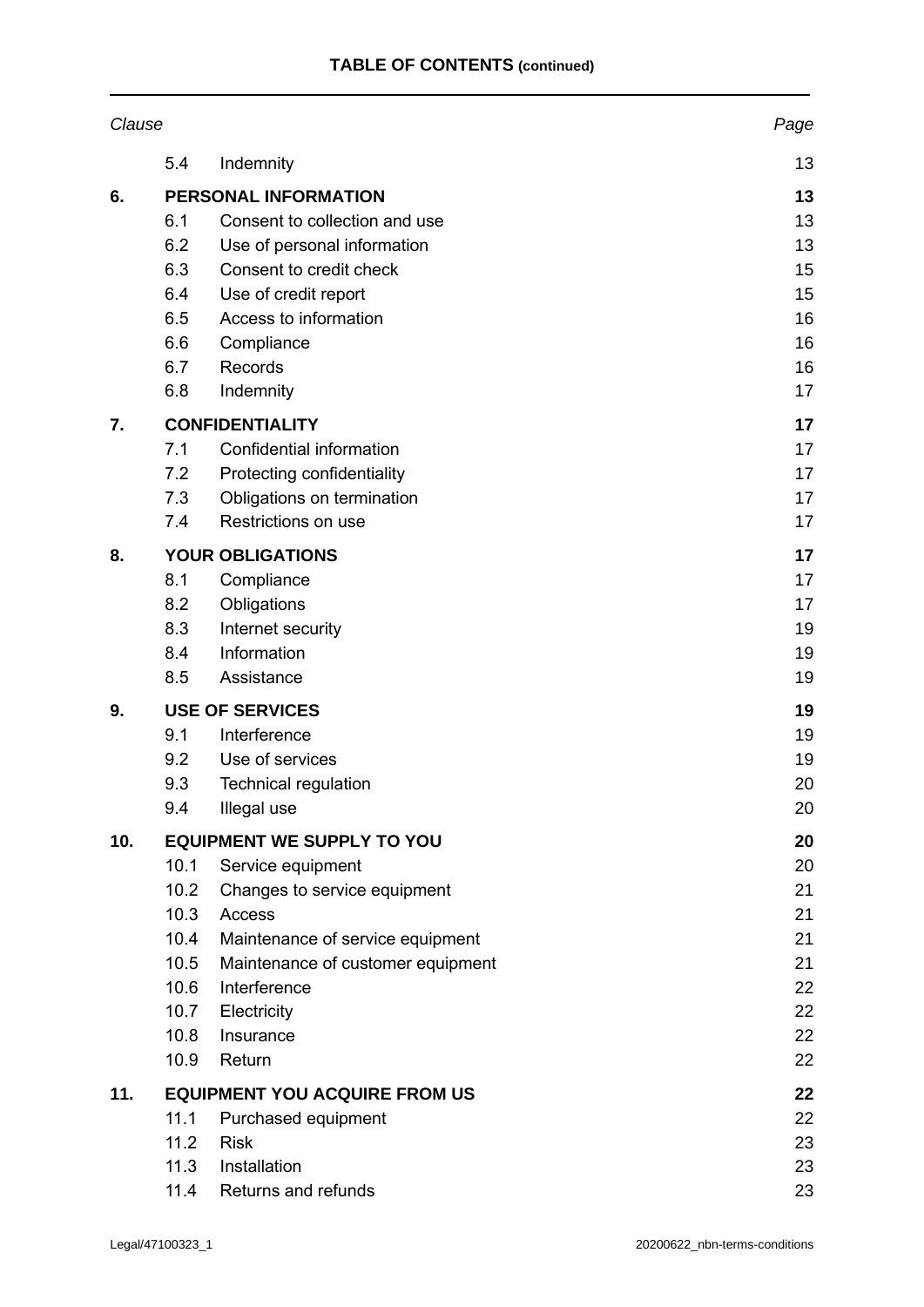| Clause |                                                |                                                              | Page |
|--------|------------------------------------------------|--------------------------------------------------------------|------|
| 12.    | <b>SUSPENSION AND CANCELLATION OF SERVICES</b> |                                                              |      |
|        | 12.1                                           | Your rights to cancel or terminate                           | 23   |
|        | 12.2                                           | Preparation costs                                            | 24   |
|        | 12.3                                           | Our suspension and cancellation rights                       | 24   |
|        | 12.4                                           | Other suspension or cancellation events                      | 25   |
|        | 12.5                                           | Cancellation for convenience                                 | 26   |
|        | 12.6                                           | Consequences of cancellation, suspension or termination      | 26   |
|        | 12.7                                           | Expiration of a fixed term or other period                   | 27   |
|        | 12.8                                           | <b>Connection fees</b>                                       | 27   |
| 13.    | <b>LIABILITY</b>                               |                                                              |      |
|        | 13.1                                           | Our liability for property damage, personal injury and death | 28   |
|        | 13.2                                           | Our liability for interruptions to the service               | 28   |
|        | 13.3                                           | Our liability under the Customer Service Guarantee           | 28   |
|        | 13.4                                           | Consumer guarantees                                          | 29   |
|        | 13.5                                           | Limitation of liability for breach of a consumer guarantee   | 29   |
|        | 13.6                                           | <b>Exclusion of liability</b>                                | 30   |
|        | 13.7                                           | Cancellation of a service                                    | 30   |
| 14.    | <b>FORCE MAJEURE</b>                           |                                                              | 30   |
|        | 14.1                                           | No liability                                                 | 30   |
|        | 14.2                                           | <b>Termination for Force Majeure</b>                         | 30   |
| 15.    |                                                | TELEPHONE NUMBERS AND PUBLIC ADDRESSING IDENTIFIERS          | 31   |
| 16.    | <b>ASSIGNMENT</b>                              |                                                              |      |
|        | 16.1                                           | Your right to assign                                         | 31   |
|        | 16.2                                           | Our right to assign or transfer                              | 31   |
| 17.    | <b>GENERAL</b>                                 |                                                              |      |
|        | 17.1                                           | Giving notice to you                                         | 32   |
|        | 17.2                                           | <b>Disputes</b>                                              | 33   |
|        | 17.3                                           | Intellectual property                                        | 33   |
|        | 17.4                                           | Authority                                                    | 33   |
|        | 17.5                                           | Governing law                                                | 33   |
|        | 17.6                                           | Subcontractors                                               | 33   |
|        | 17.7                                           | No waiver                                                    | 33   |
|        | 17.8                                           | Survival                                                     | 33   |
|        | 17.9                                           | Severability of provisions                                   | 33   |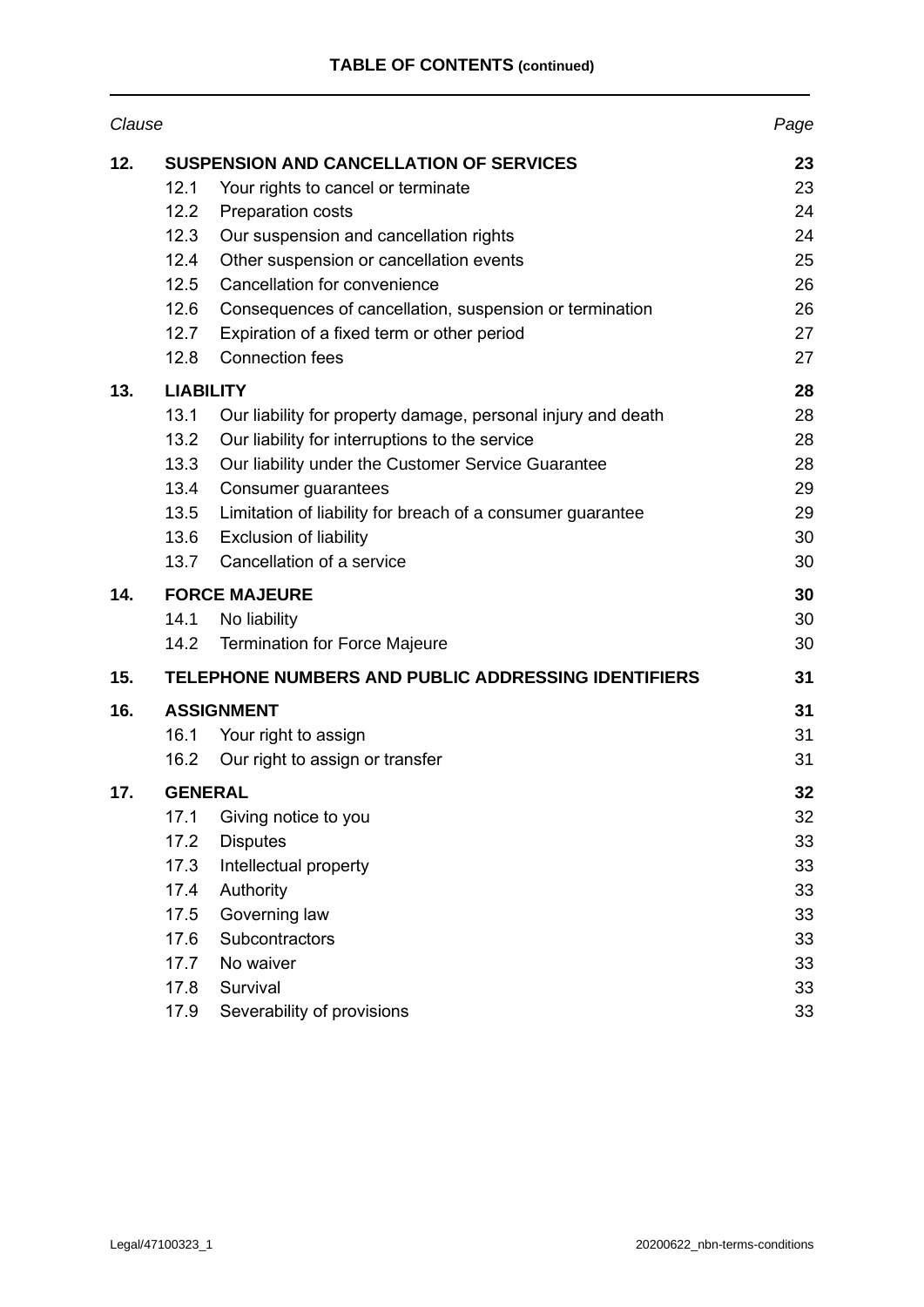## **1. INTRODUCTION**

#### 1.1 **Terms and Conditions**

This is a Standard Form of Agreement as per Part 23 of the Telecommunications Act.

It applies to Aussie Broadband providing a service to you, except when we agree in writing that different terms will apply.

If you obtain a service from us, you do so in accordance with the terms and conditions in this agreement and associated documents (see "structure of your agreement" below).

This agreement applies to residential and small business customers.

## <span id="page-4-0"></span>1.2 **Structure of your agreement**

Your agreement with us includes:

- (a) your application;
- (b) the service description(s);
- (c) these general terms;
- (d) the payment schedule;
- (e) the Direct Debit Service Agreement; and
- (f) our Acceptable Use Policy.

#### 1.3 **Order of Precedence**

Unless expressly stated otherwise, the order of precedence between the various parts of our Agreement will be resolved in favour of the document appearing earlier in the list stated in **Clause [1.2](#page-4-0)** above.

#### 1.4 **Customer Assistance**

If you need help or more information, please contact us on 1300 880 905. Customers can also use our MyAussie app to lodge support requests.

If you have a hearing or speech impairment you may wish to contact the National Relay Service (**NRS**) on 133 677 from anywhere in Australia. For language assistance, contact the Translating & Interpreting Service (**TIS**) on 131 450 from anywhere in Australia.

#### **2. DEFINITIONS AND INTERPRETATION**

### 2.1 **Definitions**

The following definitions apply unless the context requires otherwise:

**Acceptable Use Policy or Fair Use Policy** means our policy which applies to your use of the service, a copy of which is accessible on our website;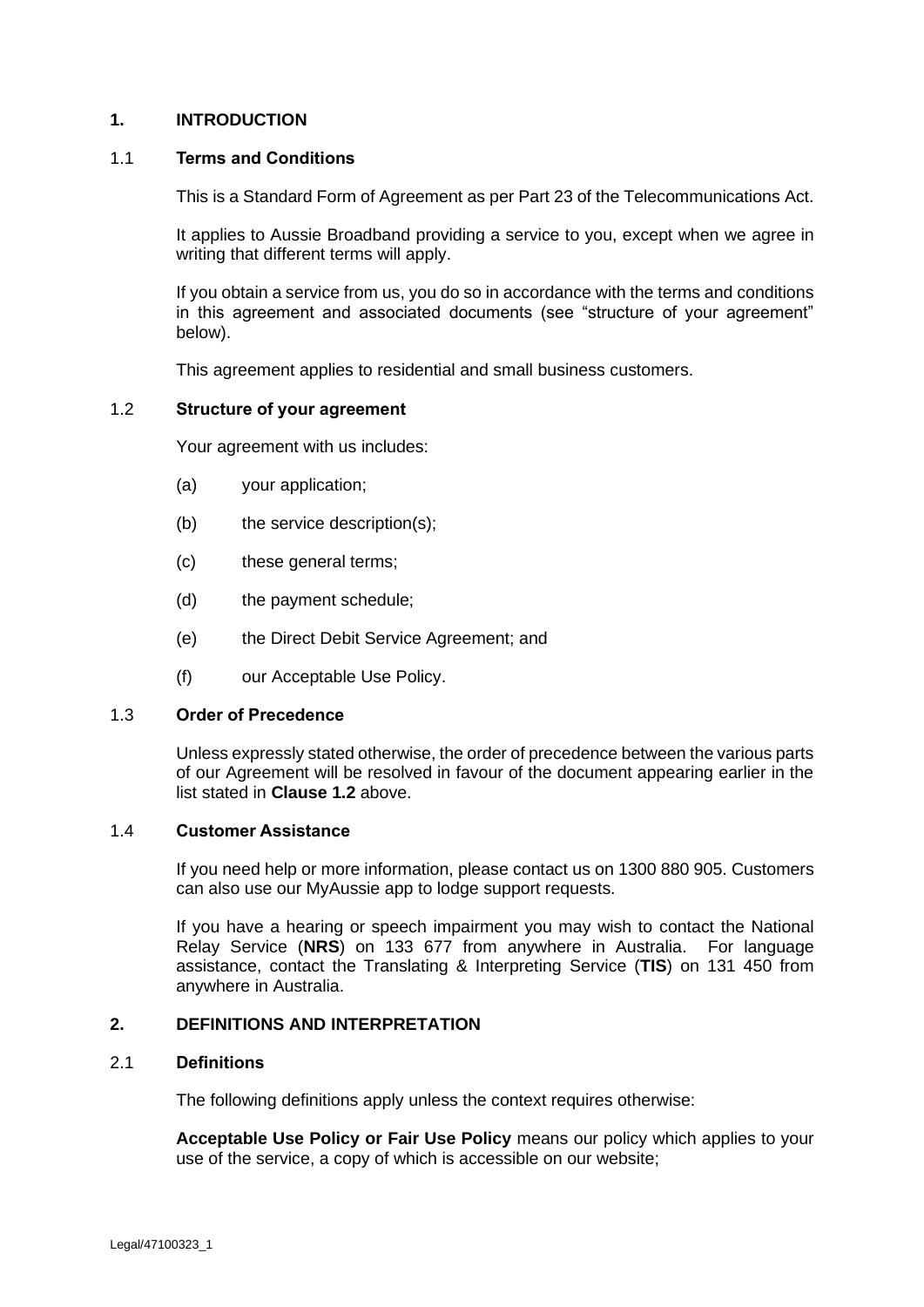**ACMA** means the Australian Communications and Media Authority (www.acma.gov.au);

**Agreement** or **our Agreement** means the agreement between you and us for the Service;

**Application** means an application made by you for the provision of services by us, either by:

- (a) a form (online or printed), approved by us; or
- (b) a telephone application with us

#### **Approved Purposes** means:

- (a) providing directory assistance services;
- (b) providing operator services or operator assistance services;
- (c) publishing and maintaining public number directories;
- (d) providing location dependent carriage services;
- (e) the operation of emergency call services or assisting emergency services under Part 8 of the *Telecommunications (Consumer Protection and Service Standards) Act 1999*;
- (f) assisting enforcement agencies or safeguarding national security under the Telecommunications Act, the *Telecommunications (Interception and Access) Act 1979* or any other applicable legal requirement;
- (g) verifying the accuracy of information provided by the data provider and held in the Integrated Public Number Database (**IPND**) against the information the data provider holds;
- (h) undertaking research of a kind specified in the Telecommunications (Integrated Public Number Database – Permitted Research Purposes) Instrument 2017;
- (i) assisting the ACMA, or its nominee, to verify the accuracy and completeness of information held in the IPND; and
- (j) meeting our obligations to any Government Agency (for example, the Australian Tax Office);
- (k) any other purposes where permitted or required by the Telecommunications Act or any other applicable laws;

**Australian Consumer Law** means Schedule 2 of the *Competition and Consumer Act 2010* (Cth);

**Business day** means Monday to Friday, excluding days which are public holidays in the place where the services are to be provided;

**Business hours** means 9.00 am to 5.00 pm Monday to Friday (AEST), excluding days which are public holidays in the place where the services are to be provided;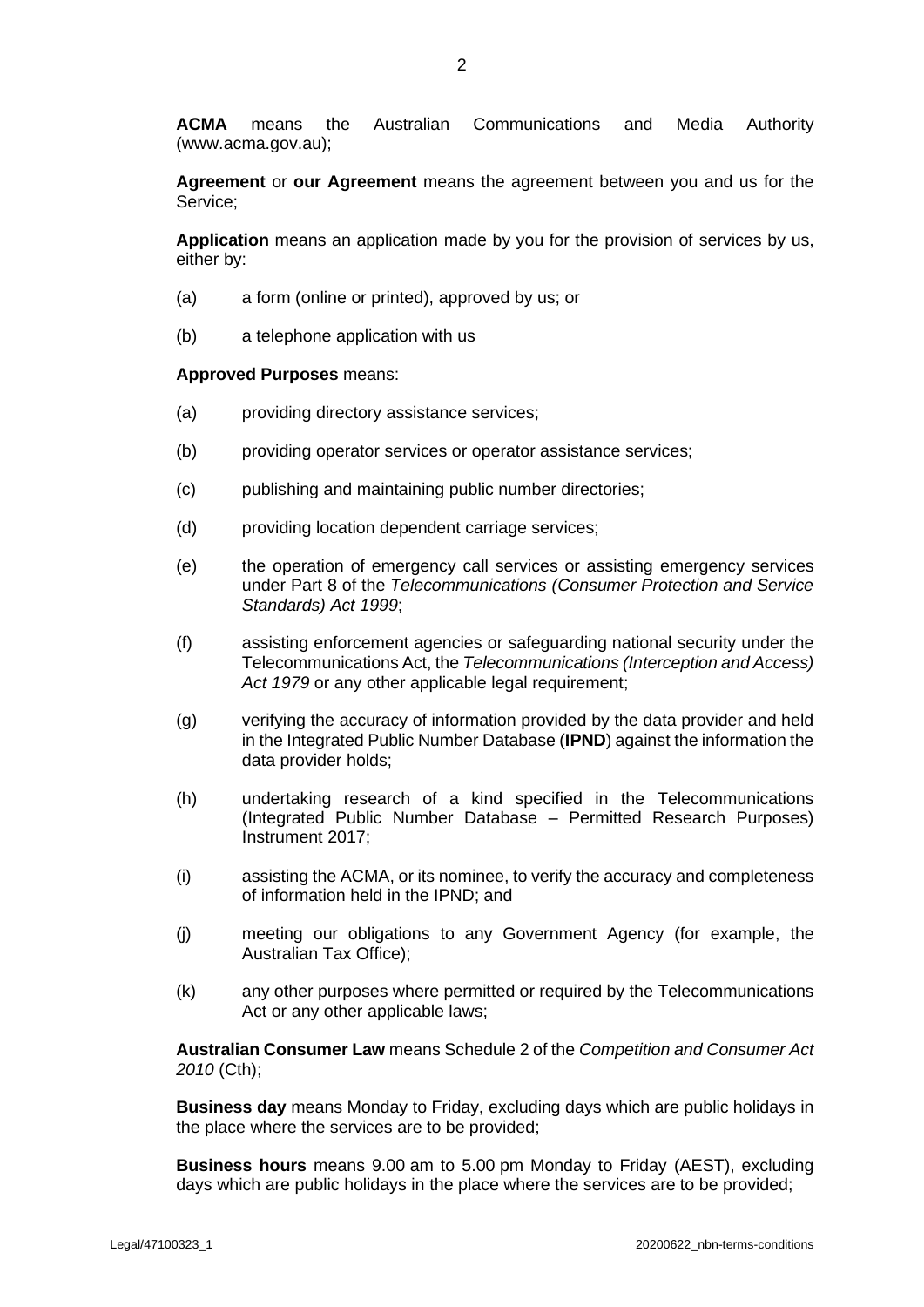**Broadband** means a high capacity communications pipeline capable of delivering a simultaneous range of services at speeds greater than conventional dial-up;

**Claim** includes any debt, cause of action, liability, claim, proceeding, suit or demand of any nature however arising under or in connection with this agreement or its subject matter and whether present or future, fixed or unascertained, actual or contingent, arising under contract (including under any indemnity), tort (including negligence), under statute or otherwise;

**Commercial Credit** has the meaning given in section 6 of the Privacy Act;

**Consequential Loss** means loss of profits, loss of revenue, loss of opportunity, loss of anticipated savings, pure economic loss, loss of data, loss of value of equipment (other than cost of repair), loss of opportunity or expectation loss and any increased operating costs suffered or incurred by any person whether arising in contract or tort (including negligence) or under any statute, any other form of consequential, special, indirect, punitive or exemplary loss or damages and any third party loss;

**Consumer Guarantee** means a guarantee referred to in **Clause [13.4,](#page-32-0)** as more fully described in the Australian Consumer Law;

**Credit Reporting Agency** has the meaning given in section 6 of the Privacy Act*;*

**CSG** has the meaning given in **Clause [13.2](#page-31-0)**;

**Customer** means the current account holder for a residential or small business service supplied by Aussie Broadband. Note that customers under the age of 18 require this agreement to be co-signed by an adult as guarantor.

**Customer equipment** means any equipment or facility in your possession, ownership or control, other than service equipment;

**Direct Debit Service Agreement** means the terms and conditions under which we are authorised to debit funds from your bank (or other financial institution) account, a copy of which is accessible on our website;

**Due Date,** unless otherwise agreed, means 10 business days after an invoice is issued or if relevant, the date otherwise specified on an invoice as the due date;

**Early Termination Fee** means the fee payable (if any) in accordance with **Clause [4.10](#page-14-0)**, calculated in accordance with your Application, the relevant Service Description and the Payment Schedule;

**Equipment** unless otherwise specified, means service equipment or purchased equipment;

**Facilities** has the meaning given in the Telecommunications Act;

**Fee(s)** means a fee payable for a service as set out in the application, the payment schedule or the relevant service description and any other amount payable by you in accordance with the terms of our agreement;

**Fixed Term** has the meaning given in **Clause [3.6](#page-10-0)**;

**Force Majeure Event** means an event that is beyond our reasonable control, including acts of God or natural disasters, fire, lightning, explosions, flood,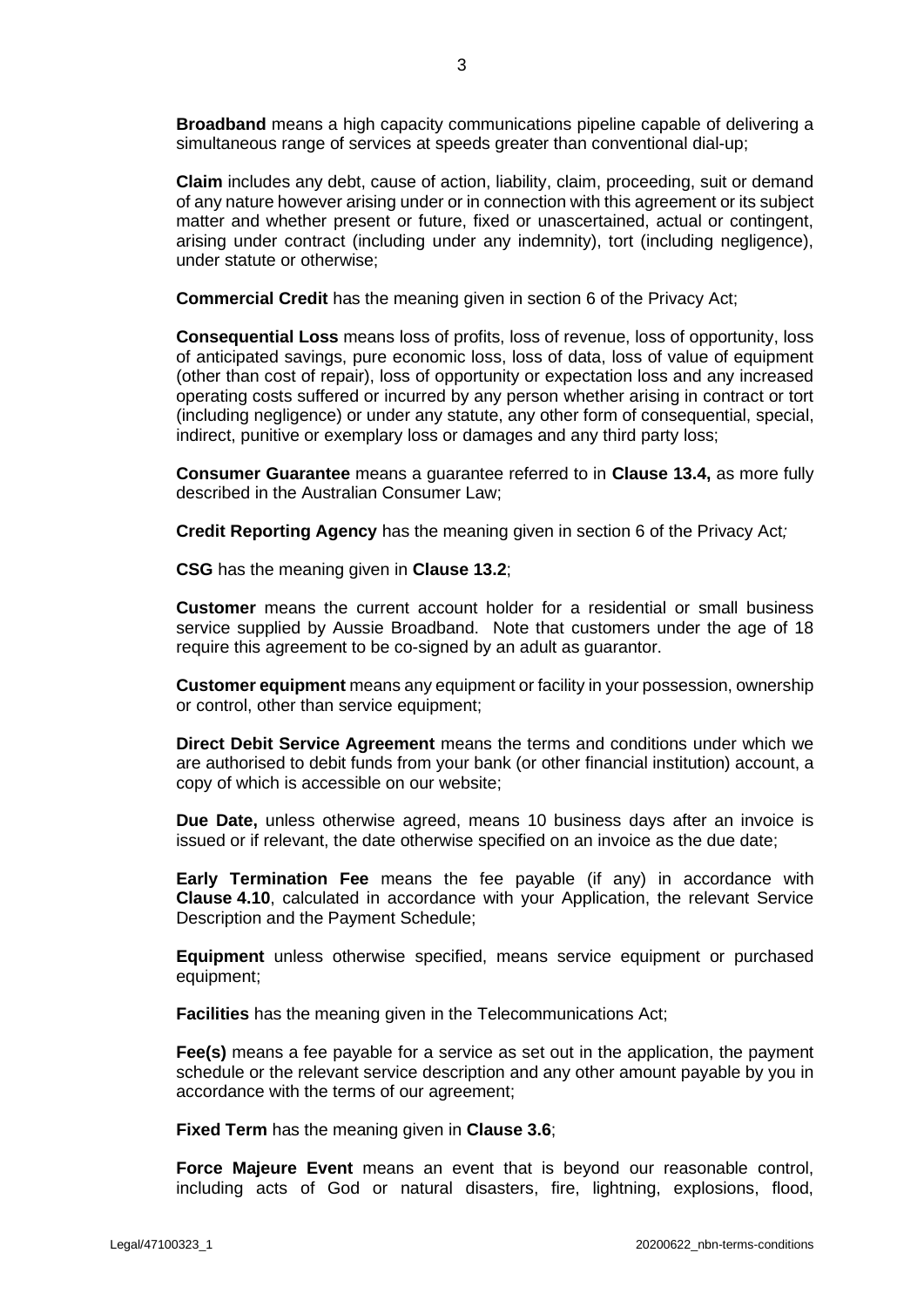subsidence, insurrection, civil disorder or military operations, war, terrorism, government or quasi-government restraint, expropriation, prohibition, intervention, direction or embargo, strikes, lockouts or other industrial disputes of any kind, or an act or omission of any government agency or an act or omission of any third party (including any third party supplier) where the act or omission is caused by an event or circumstance outside that third party's reasonable control (including any of the things mentioned in this definition);

**Government Agency** means any Commonwealth, State or local or foreign government, government authority or semi-government authority (including a judicial body) that has legal power to require another person to act or not act in a particular way or to authorise a particular act, including a minister responsible for administering Part XIB or XIC of the *Competition and Consumer Act 2010* (Cth), the Telecommunications Act, the ACMA or the Australian Competition and Consumer Commission;

**GST** has the meaning given in section 195-1 of the *A New Tax System (Goods and Services Tax) Act 1999* (Cth);

**Interest** means interest at the rate prescribed by the *Penalty Interest Rates Act 1983* (VIC) plus 2% calculated daily and compounded monthly

**Internet** means the world wide connection of computer networks which provides a number of services to users, including the transmission of electronic mail, provision of information on the world wide web and transfer of files;

**Internet access** means being able to access the Internet such that data can be transferred to and from the user's computer;

**Interruption** in the supply of a service, means a delay in supplying, a failure to supply or an error or defect in the supply of, that Service;

**Law** means Commonwealth, State, or local legislation, judicial, administrative, or regulatory decrees, judgments, awards or orders, binding industry codes and all common laws and equity;

**Our network** means the infrastructure used and/or maintained by us or our third party suppliers to provide you with your service. Our network does not include the computer networks that make up the internet;

**Personal Information** means any information or document referred to in section 276(1) of the Telecommunications Act and any personal information within the meaning given in section 6 of the Privacy Act;

**PPSA** means the *Personal Property Securities Act 2009* (Cth);

**Privacy Act** means the *Privacy Act 1988* (Cth);

**Purchased equipment** has the meaning given in **Clause [11](#page-25-0)**;

**Residential customers** means a customer who acquires a telecommunications product for the primary purpose of personal or domestic use and not for resale.

**Service** means the service requested by you in your application and as described in it and any other documents forming the agreement, including any related goods and ancillary services provided to you by us in connection with that service;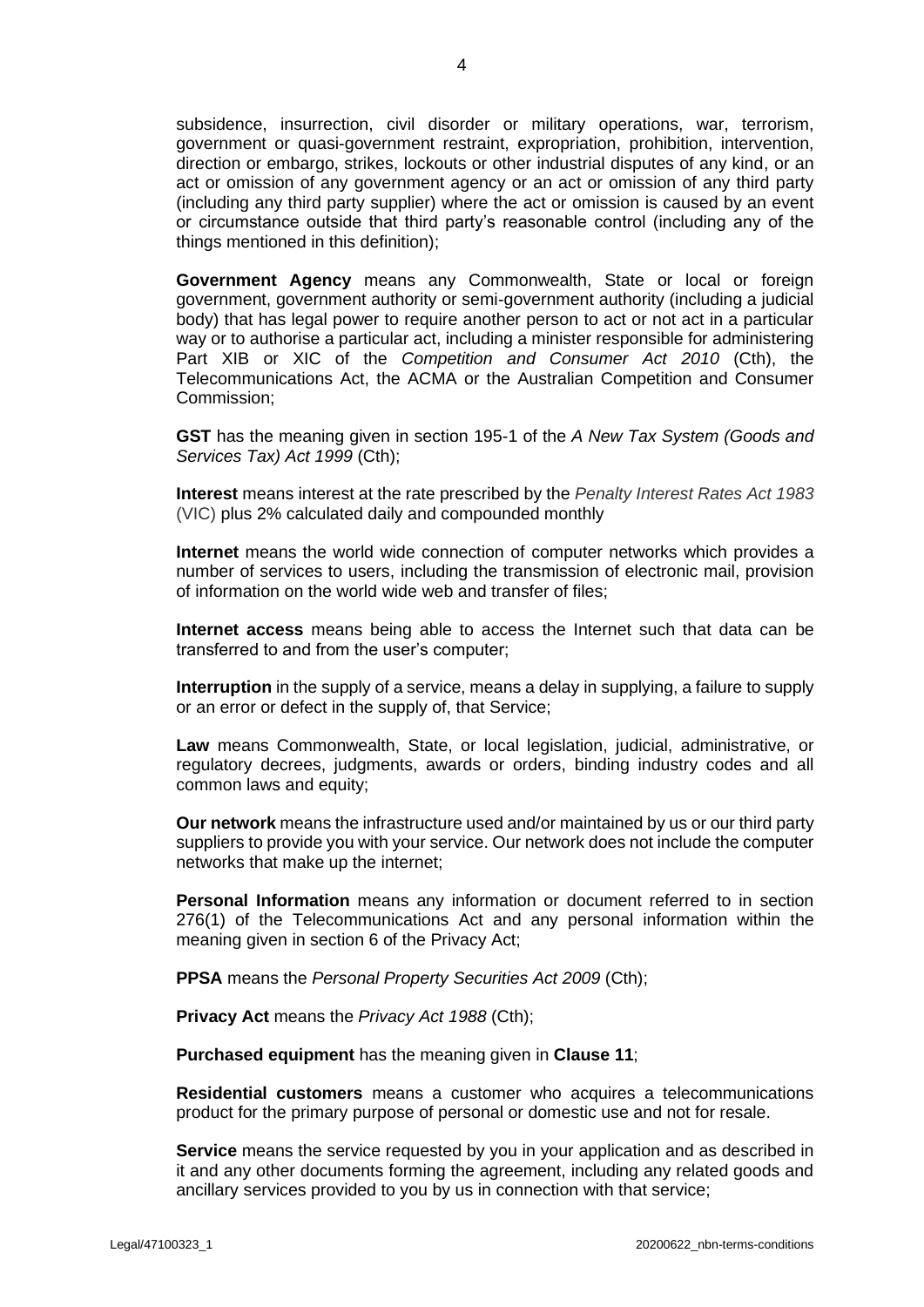**Service cancellation fee** means the fee payable (if any) in accordance with **Clause [12.2](#page-27-0)**, calculated in accordance with your application, the relevant service description and the payment schedule;

**Service description** means the document forming part of the agreement describing the service and setting out specific terms and conditions for that service;

**Service equipment** has the meaning given in **Clause [10](#page-23-0)**;

**Shaping** means a reduction in the speed of a broadband service

**Small business customer** means a customer with a business ABN requiring standard plan services rather than quoted services

**Taxable Supply** has the meaning given in section 195-1 of the *A New Tax System (Goods and Services Tax) Act 1999* (Cth);

**Telecommunications Act** means the *Telecommunications Act 1997* (Cth);

**Third party supplier** means a third party supplier from whom we acquire wholesale services that form all or part of the service we provide to you;

**Website** means www.aussiebroadband.com.au;

**we, our** or **us** means Aussie Broadband, ABN 29 132 090 192

**you** or **your** means the current account holder for the service.

#### 2.2 **Interpretation**

Unless we say otherwise:

- (a) a reference to a person includes a reference to a corporation, an association, joint venture, an unincorporated body, partnership, government or local authority or agency or other entity;
- (b) a reference to a document or instrument includes the document or instrument as novated, altered, supplemented or replaced from time to time;
- (c) the singular includes the plural and vice versa;
- (d) a reference to any gender includes a reference to all other genders;
- (e) a reference to any legislation or to any provision of any legislation includes a reference to any modification or re-enactment of or any provisions substituted for such legislation or provisions;
- (f) where an expression is defined, another part of speech or grammatical form of that expression has a corresponding meaning;
- (g) an agreement, representation or warranty made in favour of two or more persons is made for the benefit of them jointly and for each of them severally;
- (h) a reference to a recital, clause, paragraph, schedule or annexure is to a recital, clause or paragraph of, or schedule or annexure to, these General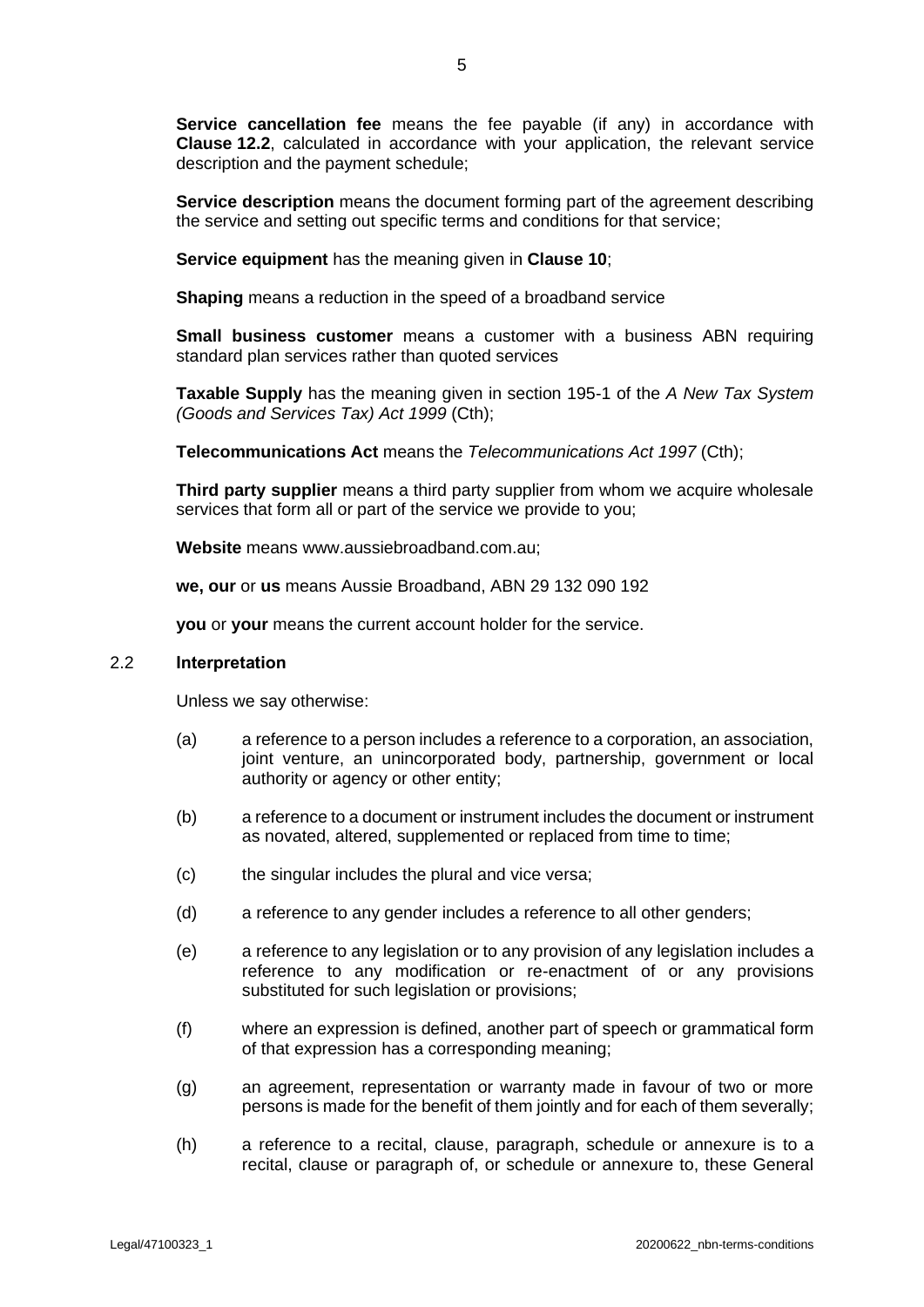Terms, and a reference to these General Terms includes any schedule or annexure;

- (i) a reference to dollars and \$ is to Australian currency;
- (j) headings are inserted for convenience only and do not affect the interpretation of the agreement; and
- (k) specifying anything in the agreement after the words 'including', 'includes' or 'for example' or similar expressions does not limit what else is included unless we expressly say so.

## **3. PROVIDING THE SERVICE**

#### 3.1 **Service availability**

Subject to your rights under the Australian Consumer Law, we aim to provide, but cannot guarantee, a continuous service free of any Interruptions. You are aware that we may rely on third party suppliers for supplying the service to you and that circumstances beyond our control may cause interruptions to the service from time to time. Our liability to you for any interruption to a service is limited in accordance with **Clause [13](#page-31-1)**.

## 3.2 **Maintenance and fault restoration**

Subject to your rights under the Australian Consumer Law and to the maximum extent permitted by law, we are not obliged to restore any fault with a service that is caused by:

- (a) damage due to causes external to the facilities used by us and/or our third party suppliers to provide the service (eg, damage to customer equipment, loss of power supply etc);
- (b) interference (eg, electrical or other external interference; customer or third parties tampering with equipment);
- (c) a Force Majeure Event; or
- (d) planned outages.

## 3.3 **Training**

We are not responsible for training you in the use of the service.

#### <span id="page-9-0"></span>3.4 **Technical support**

- (a) We will provide technical support services as described on our website at www.aussiebroadband.com.au/support/
- (b) We are not responsible for, and may not be able to provide support for, any fault caused by:
	- (i) any customer equipment;
	- (ii) the interaction of the service with third party software packages used by you;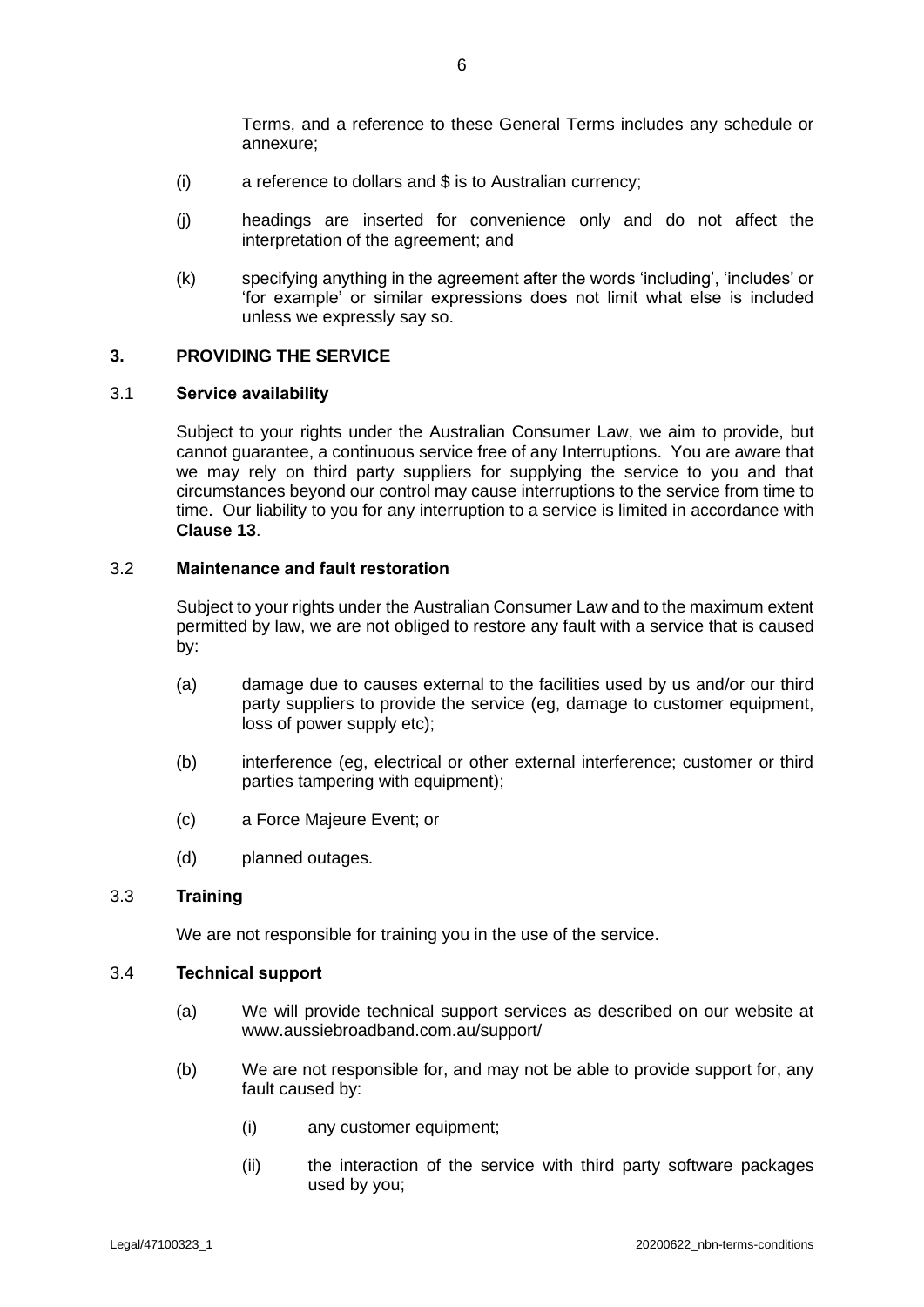- (iii) the inability to gain wireless connectivity from your wireless access point/router to your computer; or
- (iv) services provided by any third party supplier or carrier (other than our third party suppliers).

## 3.5 **Start of agreement**

- (a) Our agreement starts when we accept (at our sole discretion) your application and continues until terminated in accordance with our agreement.
- (b) When you request us to supply the service to you, which may be made [using our application forms (either online or printed) or by telephone], we decide whether to accept your application and to supply the service to you based on a variety of factors including:
	- (i) your eligibility for the service;
	- (ii) its availability to you;
	- (iii) you meeting our credit requirements; and
	- (iv) your prior conduct or history with respect to any previous supply by us or a reseller of any goods or service to you.

## <span id="page-10-0"></span>3.6 **Application**

These general terms do not apply to the extent that we have agreed on different conditions with you. In particular, the application which you completed in order to receive the service and the service description relating to your required service may provide different terms. For example, you may be required to receive the service from us for a minimum or fixed term that is greater than a month to month period (**'Fixed Term'**). In such cases, your application and any applicable service description will state the specific details of the term that applies.

## 3.7 **Third party suppliers**

You agree that we may use Third party suppliers for the provision of the service to you. You will not contact any of our third party suppliers for any reason in relation to the service. You acknowledge that if you do contact one of our third party suppliers, you will be liable for all costs imposed on us by our third party supplier in connection with you having contacted that third party supplier directly.

### <span id="page-10-3"></span><span id="page-10-2"></span>3.8 **Changing our agreement**

- (a) During the term of our agreement, we may need to change the terms of our agreement due to circumstances beyond our control, including changes in law, urgent changes required for security reasons, changes by one of our third party suppliers of the terms on which they supply services to us or to the functionality or nature of a service or its underlying technology. We are therefore not always able to provide you with ongoing supply of a service on the same terms and conditions that existed when we first commenced providing that service to you.
- <span id="page-10-1"></span>(b) In addition to changes which we are required to make due to circumstances beyond our control, we may elect to make changes for our own purposes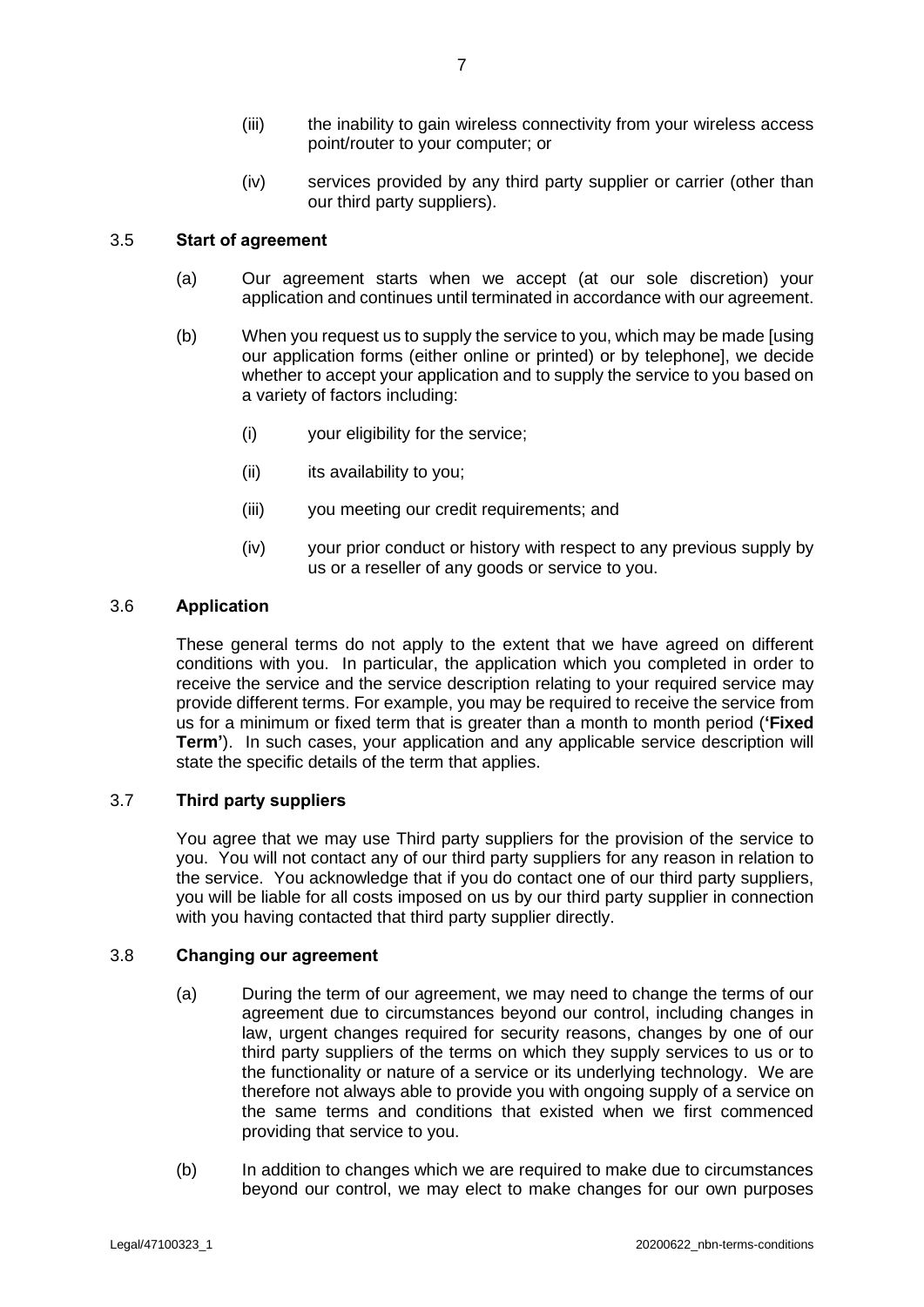during the term of our agreement. Any changes we elect to make pursuant to this clause 3.[8\(b\)](#page-10-1) will take effect for your service in accordance with **Clauses [3.9](#page-11-0)** and **[3.10](#page-11-1)** below.

- (c) You acknowledge and agree that:
	- (i) in accordance with **paragraphs [\(a\)](#page-10-2)** and **[\(b\)](#page-10-1)**, from time to time the nature of the service and the terms on which we supply the service to you may change; and
	- (ii) if we elect to change those terms we will give you notice in accordance with **Clauses [3.9](#page-11-0)** and **[3.10](#page-11-1)** below.

#### <span id="page-11-2"></span><span id="page-11-0"></span>3.9 **Your Rights if we change the agreement**

- (a) Subject to the exceptions permitted by **Clause [3.10](#page-11-1)**, if we make any changes which will be detrimental to you or are required to do so by law we will give you notice of any changes we propose to make to our agreement, including these general terms, at least 21 days before the date that those changes are to take effect.
- <span id="page-11-3"></span>(b) Subject to the exceptions permitted by **Clause [3.10](#page-11-1)**, if the changes we propose to make will cause more than a minor detriment to you then you may immediately cancel the affected service without incurring any early termination fee or penalty (provided that we can recover any outstanding fees incurred up to the date on which our agreement ends and any outstanding amounts that cover installation costs or equipment where such equipment can be used in connection with services provided by other suppliers), by giving us notice in writing to that effect within 42 days of the date of the notice referred to in **paragraph [\(a\)](#page-11-2)** above.
- (c) If the date on which you give notice to us to cancel the service in accordance with **paragrap[h \(b\)](#page-11-3)** occurs after the date of the change to our agreement, the change will not apply to you. We will issue a corrected invoice or adjustment note as appropriate and, if you have overpaid as a result of the change to our agreement, credit your account with the overpayment or, if you have cancelled your service with us, refund the overpayment promptly after deduction of any other amounts due by you to us. Upon cancellation of the service due to a change to our agreement that has more than a minor detrimental impact on you, the charge for costs of equipment that we have provided to you and that you have not paid for will be owed by you as a lump sum and payable by the relevant due date.
- (d) You acknowledge and agree that if you do not give notice to us within the 42 day period referred to in **paragraph [\(b\)](#page-11-3)**, you are deemed to have accepted our changes from the date those changes are to take effect and that our agreement, as amended by those changes, will govern the relationship between you and us from that date.

## <span id="page-11-1"></span>3.10 **Exceptions**

You acknowledge and agree that our obligation to give you 21 days' notice of our proposed changes and to afford you a right to terminate our agreement in accordance with **Clause [3.9](#page-11-0)** will not apply in relation to: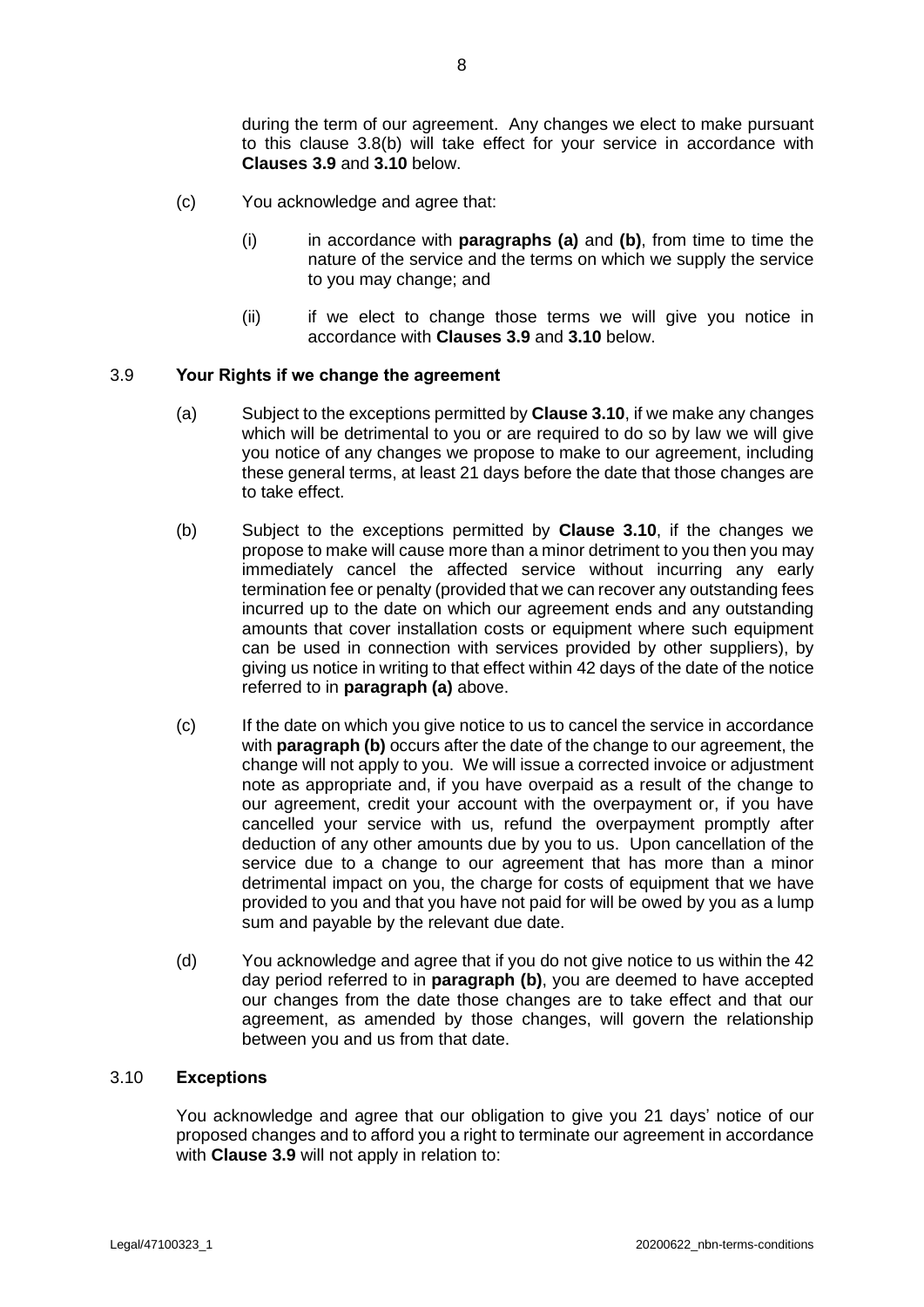- (a) urgent changes we are required to make by law, for security reasons or technical reasons necessary to protect the integrity of our network;
- (b) the introduction of a new fee or an increase in an existing fee due to an additional tax or levy imposed by law (where it is fair and reasonable for us to pass that on to you);
- (c) the introduction of a new fee or an increase in existing administrative fees for ancillary services such as credit card transaction fees (provided we have offered you a reasonable alternative at the same or lesser cost to the original fee); and
- (d) increases in fees due to increases imposed on us by other suppliers (including third party suppliers) for the following types of services and charges:
	- (i) international carriage services (including for voice and data) the current fees for which are available via our website; and
	- (ii) content and premium services (including 1900 prefix services) which we resell to you from a third party, including where we collect fees from you on behalf of that third party.

Where practicable to do so, we will give you reasonable notice of the changes referred to in this **Clause [3.10](#page-11-1)** in accordance with the notice provisions of **Clause [17.1](#page-35-0)**.

## **4. FEES FOR THE SERVICE**

#### 4.1 **Fees**

- (a) You are liable to pay all fees arising out of the use of the service that we provide to you, whether that use was by you or any other person with or without your consent.
- (b) If a service is used to access the facilities or services of another supplier, amounts charged by that other supplier are, unless our agreement specifies otherwise, your responsibility, and you will indemnify us in relation to any such charges. If we are charged those amounts we may include them in the fees.

## 4.2 **GST**

Unless expressly stated otherwise, all amounts payable by you under or in connection with our agreement are inclusive of GST. If GST is payable on a taxable supply made to you, the amount payable by you for that taxable supply will be the amount expressed in our agreement or the relevant document connected with our Agreement.

### 4.3 **Invoicing**

- (a) We will provide an invoice for the service on the date that your connection becomes active and each month thereafter.
- (b) If you have a direct debit in place for any service, your credit card or bank account will be debited on the due date.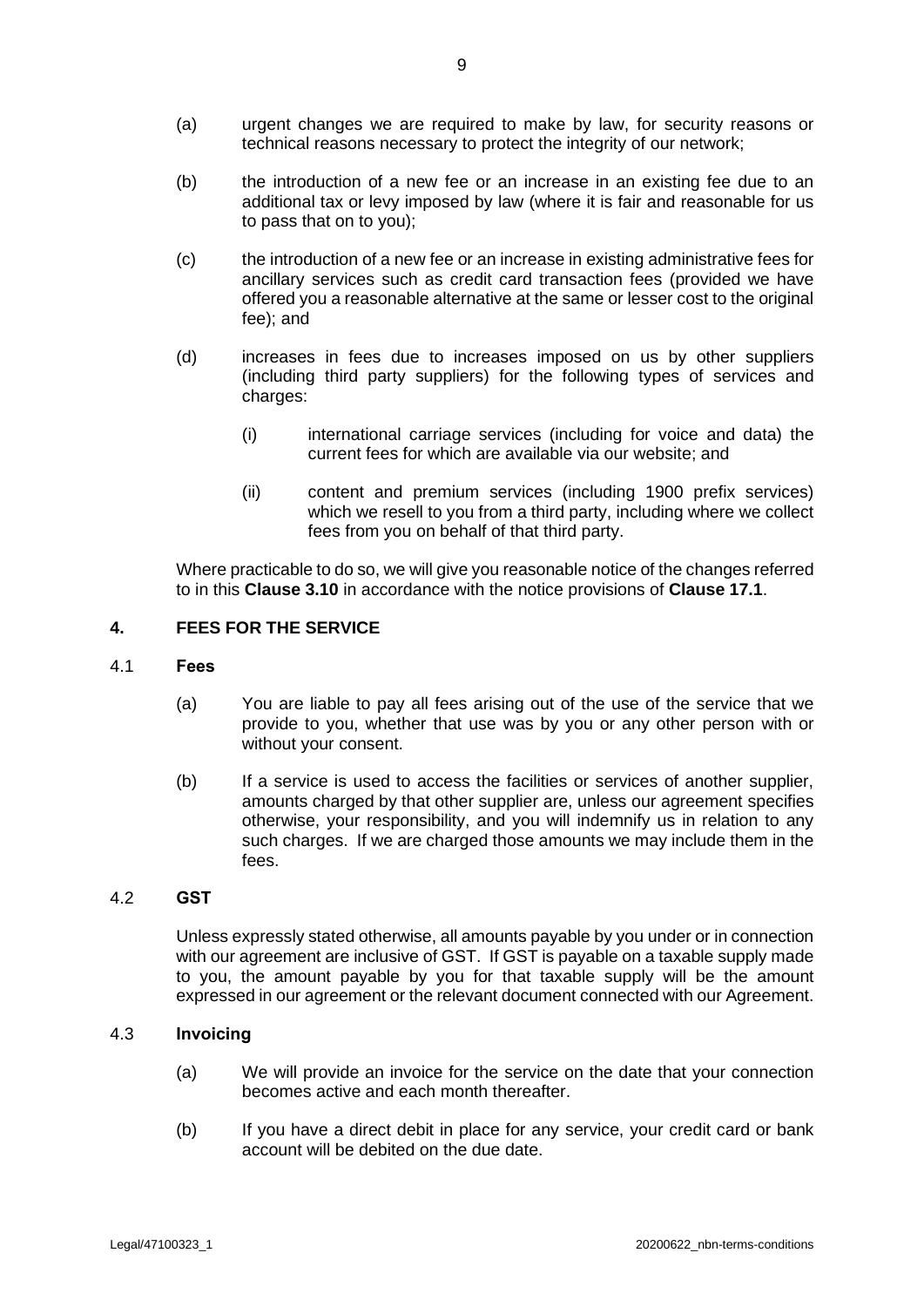- (c) Monthly fees (if applicable) are billed in advance and any applicable usage or excess usage charges are billed in arrears.
- (d) Any applicable connection fees and additional hardware will be billed on your first invoice.
- (e) We may invoice you for the service, plus any applicable GST. We may vary invoice frequency upon giving you reasonable notice. All portions of your use of the service are charged for and unused allocations are not transferable or refundable. We reserve the right to reissue an invoice if any error in the amount shown as owing on the invoice is subsequently discovered.
- (f) We may issue an interim bill in the following circumstances:
	- (i) you change your existing plan;
	- (ii) you request a new service to be connected;
	- (iii) you relocate an existing service;
	- (iv) you request to be invoiced for any 'unbilled' charges;
	- (v) we have reasonable grounds to believe that you may be a credit risk; or
	- (vi) as otherwise agreed with you.
- (g) We will refund or credit any overpayment due to a variation in the fees or cancellation of a service. If we have undercharged you, you will be liable for any underpayment.

#### 4.4 **Calculation of fees**

Fees are calculated by reference to data recorded or logged by us. Records held by us will be conclusive evidence of the usage of your service and charges payable by you.

#### 4.5 **Time for payment**

All fees must be paid in full by the due Date. We reserve the right to charge Interest on any unpaid amount from the due date until the date of payment in full.

#### 4.6 **Methods of payment**

- (a) Payment for services must be made by credit card standing authorisation or direct debit.
- (b) We reserve the right to charge you for any fees that we incur from, or must pay to, your bank. If there is any payment discrepancy or disagreement about bank charges applied, you should contact us before your bank and we will try to resolve the issue. If you contact your bank and we incur a bank fee as a result, we reserve the right to pass this fee on to you.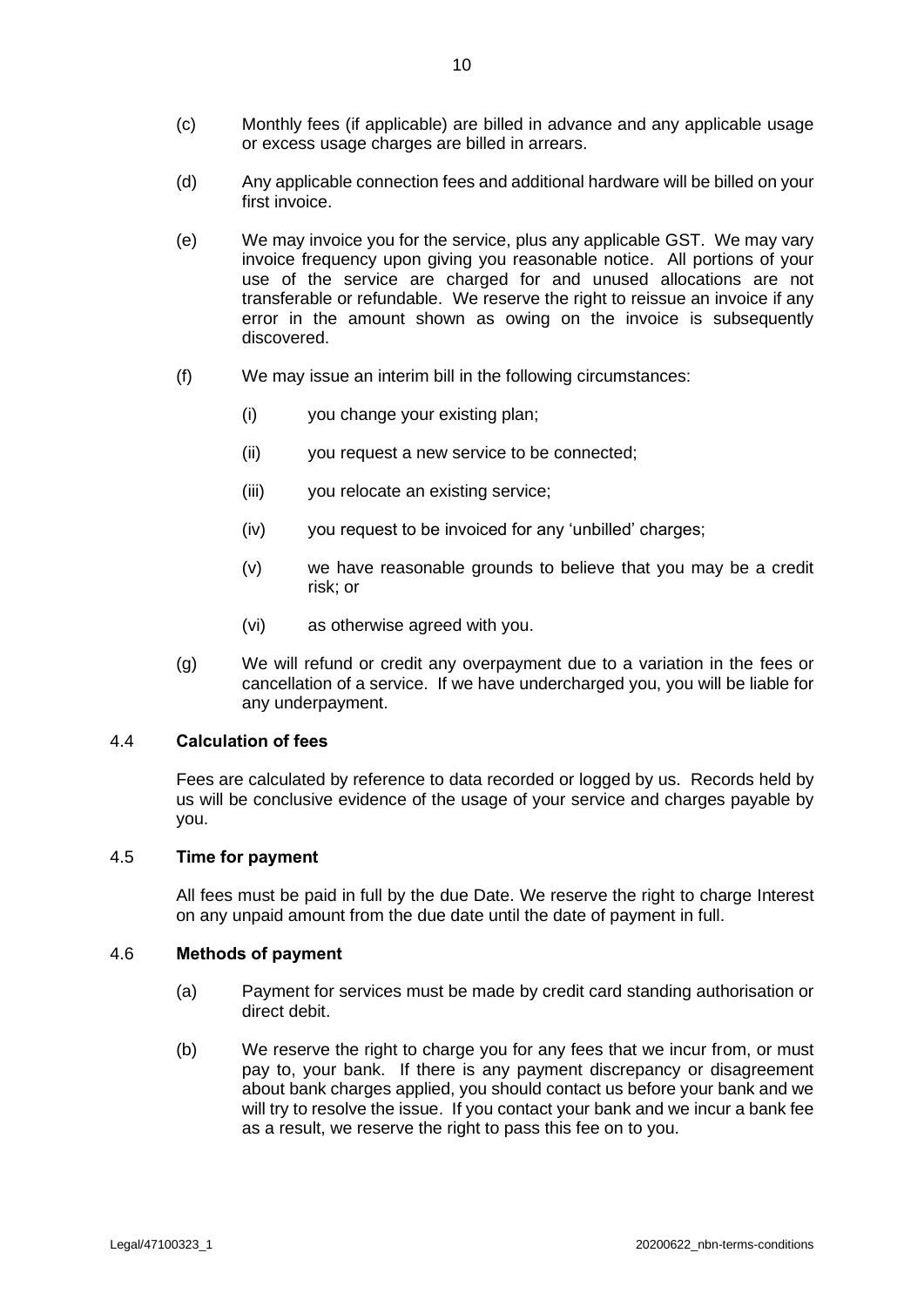(c) If your preferred payment method is initially declined, we reserve the right to continue to attempt to take payment for up to 10 business days after the initial due date.

## <span id="page-14-2"></span>4.7 **Suspension for non-payment**

We reserve the right to:

- (a) physically disconnect the service if fees or any other amount payable by you remains unpaid 21 days after the applicable due date (unless we have received written notice from you of a legitimate dispute of those fees or other amount prior to the due date and that dispute remains unresolved); and
- (b) suspend the service if you fail to pay the outstanding amount in full within 5 business days after we give you a notice demanding payment of the fees, which, for the avoidance of doubt, will include any administrative fees.

## 4.8 **Dishonoured direct debit transaction or credit card authorisation**

In addition to any other rights that we have under the agreement in relation to late payment, if an invoice is paid by direct debit or credit card authorisation and the payment is declined by the bank, we reserve the right to pass any bank fee that we incur as a result of the declined or dishonoured transaction on to you.

#### 4.9 **Debt recovery services**

We may use debt recovery services to recover any outstanding fees (including any administrative fees). You may be liable for any charges and collection costs, such as legal costs.

## <span id="page-14-0"></span>4.10 **Early termination fee**

You may cancel the service at any time in accordance with **Clause [12.1\(a\)](#page-26-0)**. However, if your application records that you have agreed to receive the service from us for a fixed term and you cancel the service before the expiry of the fixed term, you will be liable to pay an early termination fee.

#### <span id="page-14-1"></span>4.11 **Refunds and credits**

- (a) The set-up fee is processed upon the start date for your service and is nonrefundable unless we are unable to provision the service you have requested.
- (b) If your account for the service is terminated and monies are owed to you by us (for example, for the unexpired portion of any fee paid in advance by you), you agree that we may deduct any outstanding fees on final settlement of your account and state on your final invoice (as applicable) the amount credited to you or the amount you must pay to us.
- (c) You may elect to claim a refund for any amount credited on your final invoice or apply the credited amount to another service we may supply to you by notifying us within 90 days of your receipt of the final invoice.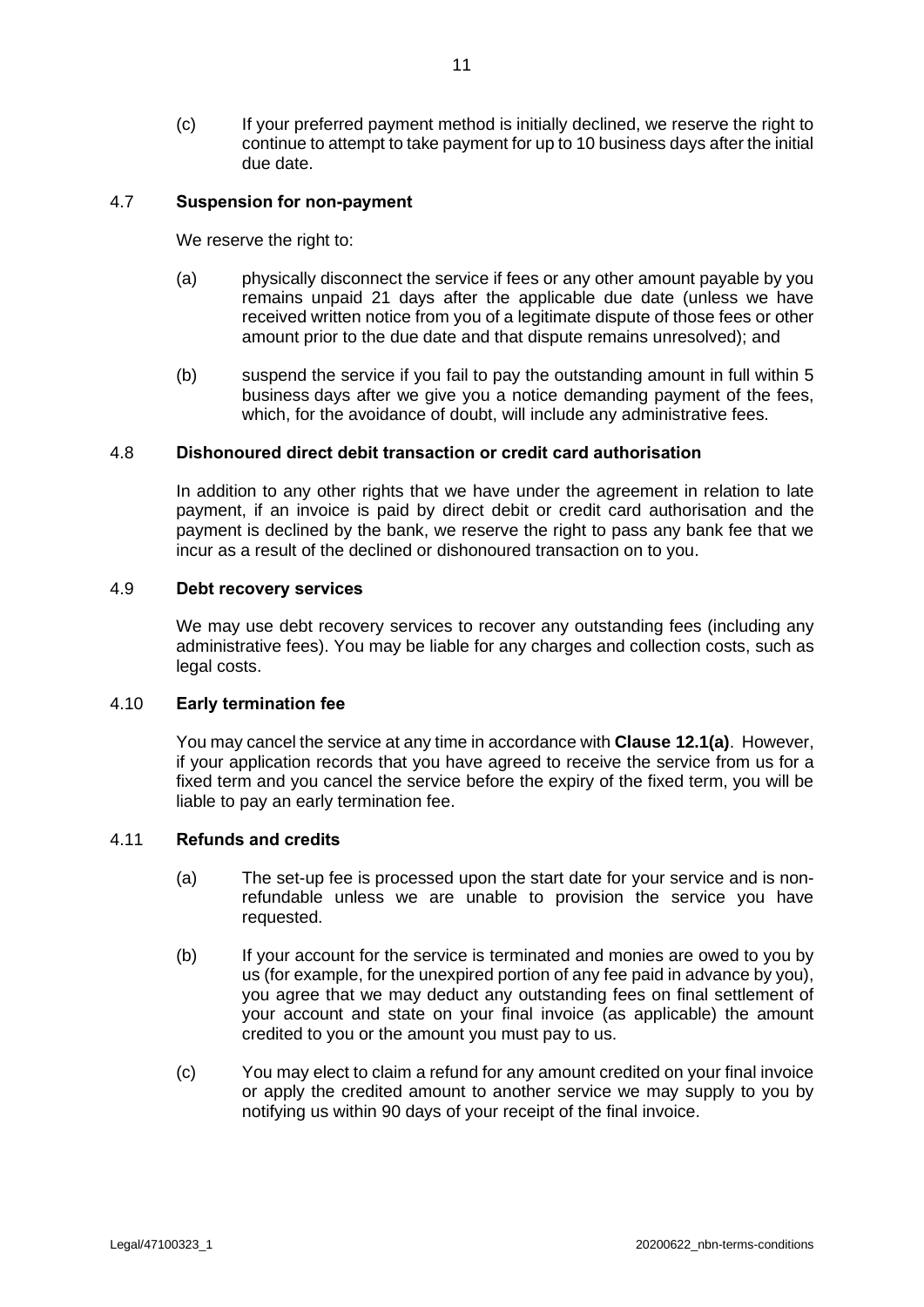## <span id="page-15-2"></span><span id="page-15-0"></span>4.12 **Prepayment**

- (a) If, at the time of your application, we have reasonable grounds to believe that you may be a credit risk, we may request that you pay in advance the estimated cost of using the service for an invoice period. You must disclose to us if you are bankrupt at the time of your application or become bankrupt at any time whilst you are accessing a service from us.
- (b) We may decline your application or cancel, suspend or disconnect the service if you do not provide the prepayment in advance when requested to do so in accordance with **paragraph [\(a\)](#page-15-0)**.
- (c) If we cancel or disconnect all of the services, we will return to you that portion of the prepayment that is not required to meet any outstanding fees.

## <span id="page-15-1"></span>4.13 **Disputed invoices**

- (a) If you dispute an invoice or claim a refund for overpayment of any fees under our agreement you should do so within 5 months of the date of the invoice to which the disputed amount or alleged overpayment relates.
- (b) Nothing in this **Clause [4.13](#page-15-1)** limits your right to issue proceedings in relation to a disputed invoice or alleged overpayment.

#### 4.14 **Cancellation, suspension or disconnection for non-payment**

If we cancel, suspend or disconnect the service for non-payment, you remain liable for all fees and other liabilities incurred before the date of cancellation, suspension or disconnection of the relevant service.

#### 4.15 **Set off**

Unless we agree in writing, you must pay the fees without any set off, counterclaim or deduction.

## **5. TRANSFER OF YOUR SERVICE FROM US TO ANOTHER SUPPLIER**

#### 5.1 **Transfer**

If you ask us to transfer any of the services to another supplier, you remain liable to us for any amount payable in relation to the supply of the services up to the date on which we transfer those services to another supplier. You will pay us that amount by the applicable due date.

#### 5.2 **Termination of services on transfer**

The provision of services ceases on the date on which we transfer your services to another supplier.

## 5.3 **Invoicing**

We will endeavour to invoice you for fees incurred in relation to services that you transfer to another supplier within the next normal billing period. If, after that time, we become aware of other fees or amounts (including fees payable to any other supplier) for those services up to the date of transfer, or we resolve any dispute so that any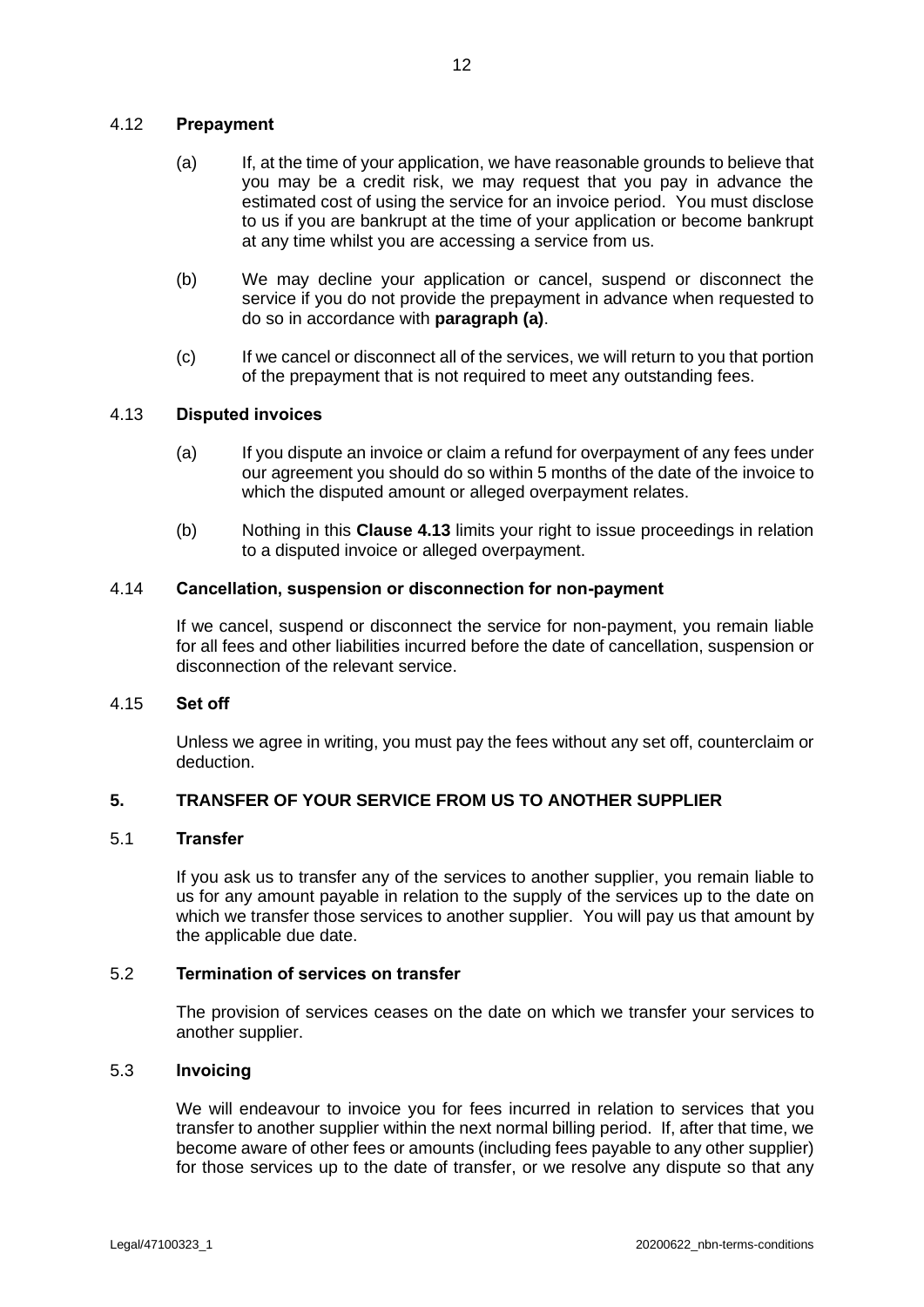liability relating to those services is quantified and payable by you, then you will pay us all such amounts within 7 days of your receipt of our invoice for them.

#### 5.4 **Indemnity**

We will not accept liability for any amounts owing by you to a supplier or other person. You must indemnify us against any claim made by a supplier or other person against us in relation to any such amounts.

#### <span id="page-16-0"></span>**6. PERSONAL INFORMATION**

#### 6.1 **Consent to collection and use**

You consent to us obtaining, using and disclosing your personal information for any of the purposes specified in this **Clause [6](#page-16-0)**. If you choose not to provide all or part of the personal information we request (which will include date of birth), or you provide us with false personal information, we may not be able to provide you with the services, or we may refuse to provide or limit the provision to you of any service or credit.

#### <span id="page-16-1"></span>6.2 **Use of personal information**

- (a) You authorise us to collect, use and disclose personal information (including details of your account and information relating to the use of your service) which you provide to us in connection with the supply to you of the services (including for direct marketing purposes in accordance with **clause [6.2\(e\)](#page-17-0)** below), to our third party suppliers, our agents, debt collectors, credit reporting agencies and our contractors and use that information for the purpose of managing your account or as otherwise necessary to fulfil our obligations under our agreement.
- <span id="page-16-3"></span><span id="page-16-2"></span>(b) In particular, you acknowledge and agree that we will use your personal information:
	- (i) to identify you and to assess your application;
	- (ii) to supply the services and equipment to you (including for investigation or resolution of disputes relating to any services and equipment provided to you);
	- (iii) to issue you with invoices and to collect fees and any other debts you owe to us in connection with our agreement;
	- (iv) for the purposes of preventing fraud or any other illegal activity; and
	- (v) for all other purposes reasonably required to provide the services to you.
- (c) You agree that we may disclose your personal information:
	- (i) to other suppliers for the purpose of enabling us to provide the services and equipment to you (including for the purpose of provisioning services or equipment and providing particulars of calls and call charges to those suppliers for interconnection and invoicing purposes);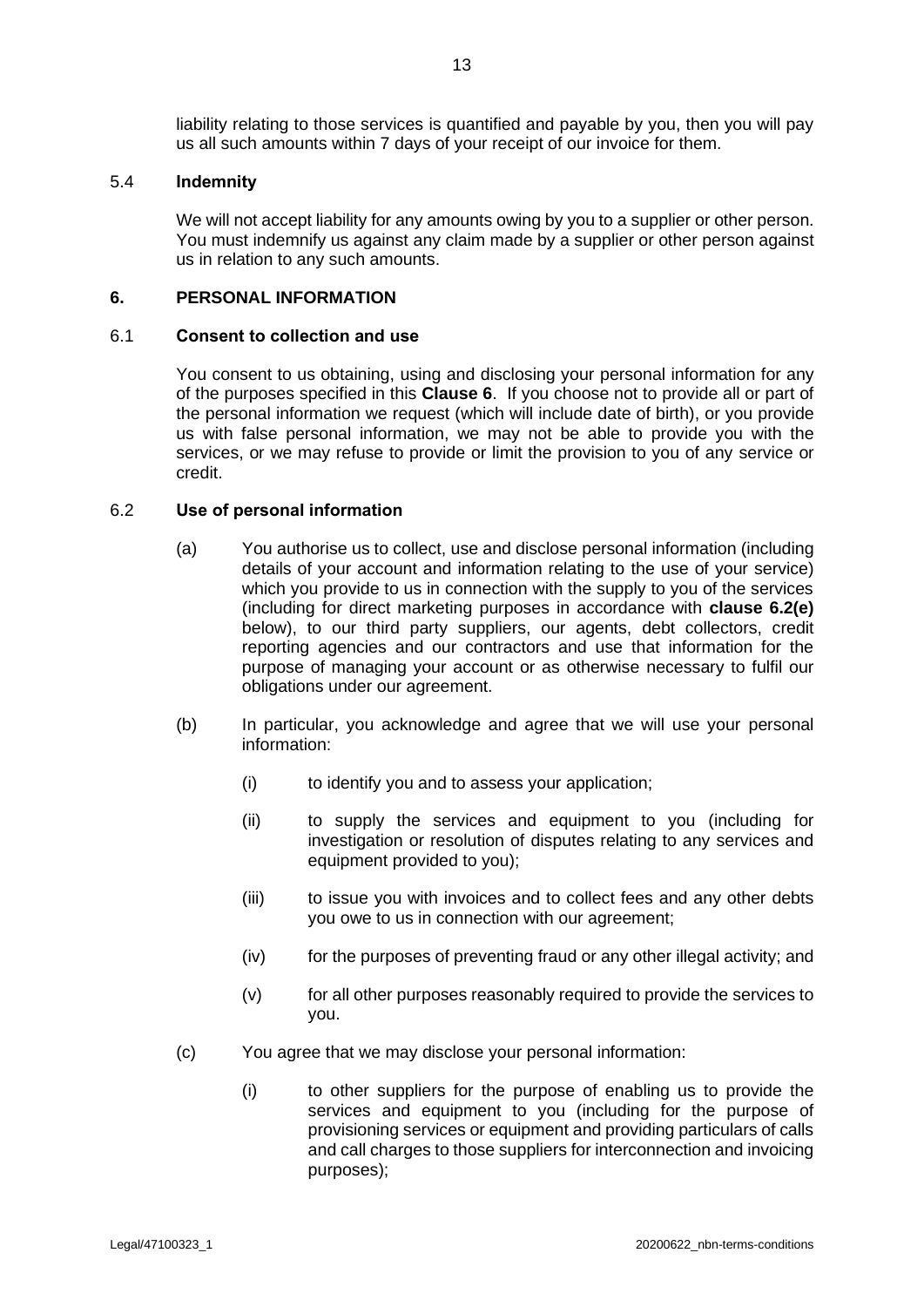- (ii) to any other person who provides services to us in connection with the services and equipment we supply to you (including to our resellers, outsourced installation and repair service companies, outsourced billing companies and debt-recovery agencies);
- (iii) to credit reporting agencies for the purposes referred to in **clauses [6.3](#page-18-0)** and **[6.4](#page-18-1)**;
- (iv) if you elect to participate in a loyalty program with us, to other persons with whom we have established or will establish the loyalty program to enable you to participate in it;
- (v) to anyone to whom we are permitted to assign or transfer this agreement in accordance with **clause [15](#page-34-0)**;
- (vi) to government agencies, law enforcement authorities and other persons as required by law, including disclosures to the manager of the Integrated Public Number Database (as noted in **Clause [6.2\(d\)](#page-17-1)**); and
- (vii) to any other person, where you have given us consent to do so.
- <span id="page-17-1"></span>(d) We are required by law to provide your name, address, telephone service number and other public number customer details to the manager of the Integrated Public Number Database (**IPND**) for the Approved Purposes. Unless you specify otherwise in your application:
	- (i) your telephone service number for a fixed or landline service will be recorded as a 'listed number'; and
	- (ii) your telephone service number for a mobile service will be recorded as an 'unlisted number'.

Unlisted service information is marked and controlled by the manager of the IPND to ensure that it is only used for the relevant Approved Purposes (unlisted numbers or suppressed address listings recorded in the IPND are not available to the general public via public number directories or directory assistance services). You must notify us of any change to your IPND data and you may request changes to the listing status of your service by contacting us on 1300 880 905.

- <span id="page-17-0"></span>(e) Unless you ask us not to use your personal information for direct marketing purposes, we will use, and disclose your personal information to our related bodies corporate, agents, affiliates, franchisees, resellers, equipment suppliers and any other suppliers of products or services with whom we have engaged in a joint initiative, for the purposes of informing you of other products and services offered by us and by any of these other entities. if we are permitted to use your personal information for direct marketing purposes, you consent to us sending direct marketing information to you:
	- (i) by post to your address (as listed in our records);
	- (ii) by email to your email address (as listed in our records);
	- (iii) on or with the invoices we issue to you for services; and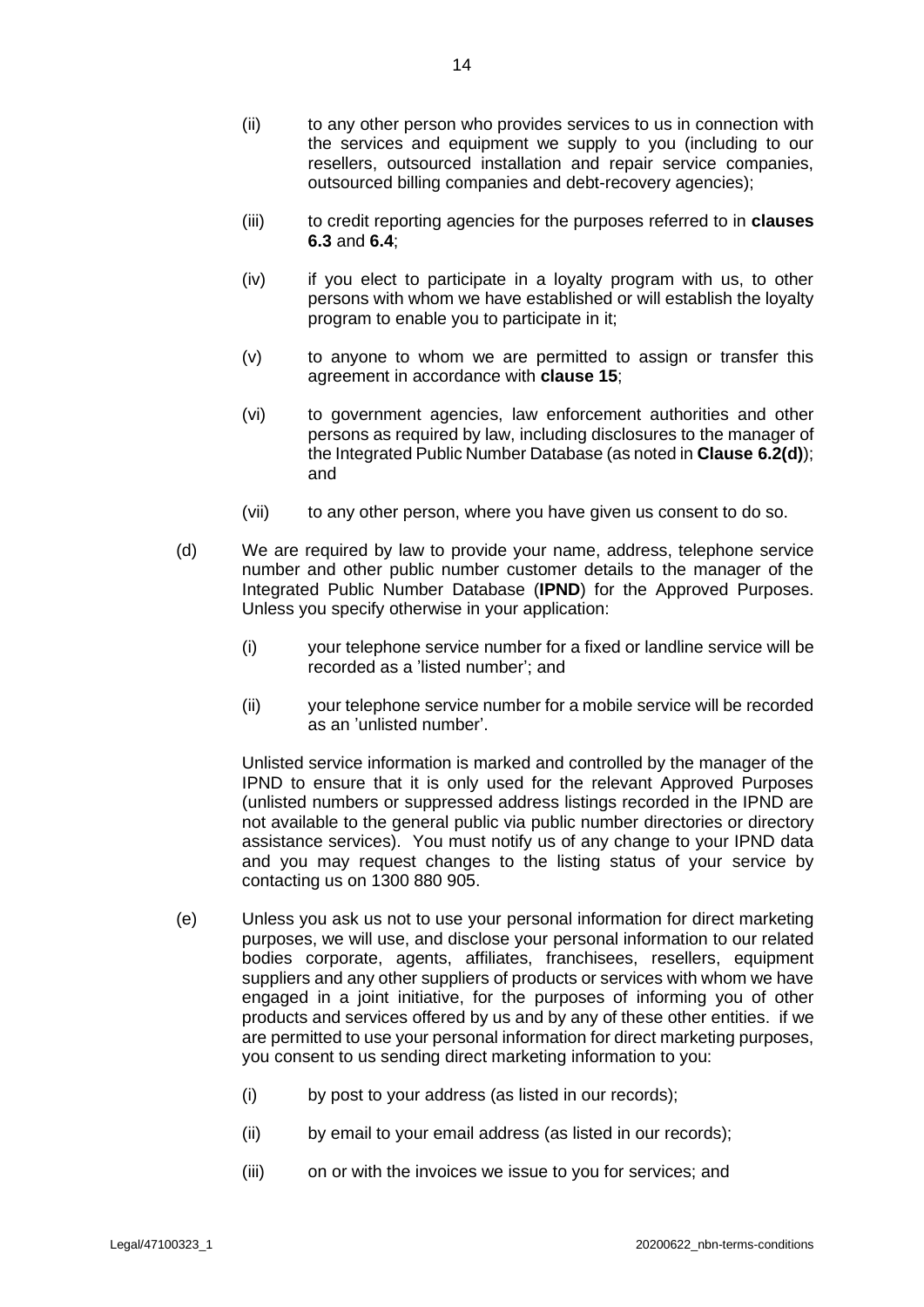(iv) by calling you (including by leaving a recorded message) on the telephone number applicable to your service or other contact number that you have specified on your application.

If you do not wish to receive direct marketing in accordance with this **Clause [6.2](#page-16-1)[\(e\)](#page-17-0)**, please call 1300 880 905.

## <span id="page-18-2"></span><span id="page-18-0"></span>6.3 **Consent to credit check**

- (a) Your personal information in our possession, whether collected by us from you or obtained from a third party, may be disclosed by us to a credit reporting agency for the purposes of providing the services to you.
- (b) For the purposes of **Clause [6.3\(a\)](#page-18-2)**, personal information which may be disclosed by us to a credit reporting agency consists of:
	- (i) identity particulars such as your name, gender, address (and previous two addresses), date of birth, name of employer and drivers licence number;
	- (ii) your application for commercial credit (including the amount requested);
	- (iii) the fact that we are a current credit provider to you;
	- (iv) information that, in our opinion, you have committed a serious credit infringement, including:
		- (A) by conduct which is fraudulent or shows an intention not to comply with your credit obligations;
		- (B) an undisputed account is overdue by more than 60 days, where we have started debt collection action against you;
		- (C) cheques drawn by you or debits from your bank account or credit card have been dishonoured more than once; and
	- (v) advice that accounts are no longer overdue in respect of any default that has been listed.
- (c) The information specified in **paragraph [\(b\)](#page-18-3)** may be given before, during or after the provision of credit to you.

#### <span id="page-18-1"></span>6.4 **Use of credit report**

- (a) You agree that a credit report which contains personal information concerning you may be given to us by any credit reporting agency for the purpose of either assisting us to assess your creditworthiness or in collecting payments that are overdue.
- <span id="page-18-3"></span>(b) You agree that we may disclose a credit report or other report relating to you and any personal information derived from that report, to any other credit provider for any of the following purposes, namely:
	- (i) the assessment by us or the other credit provider of your creditworthiness;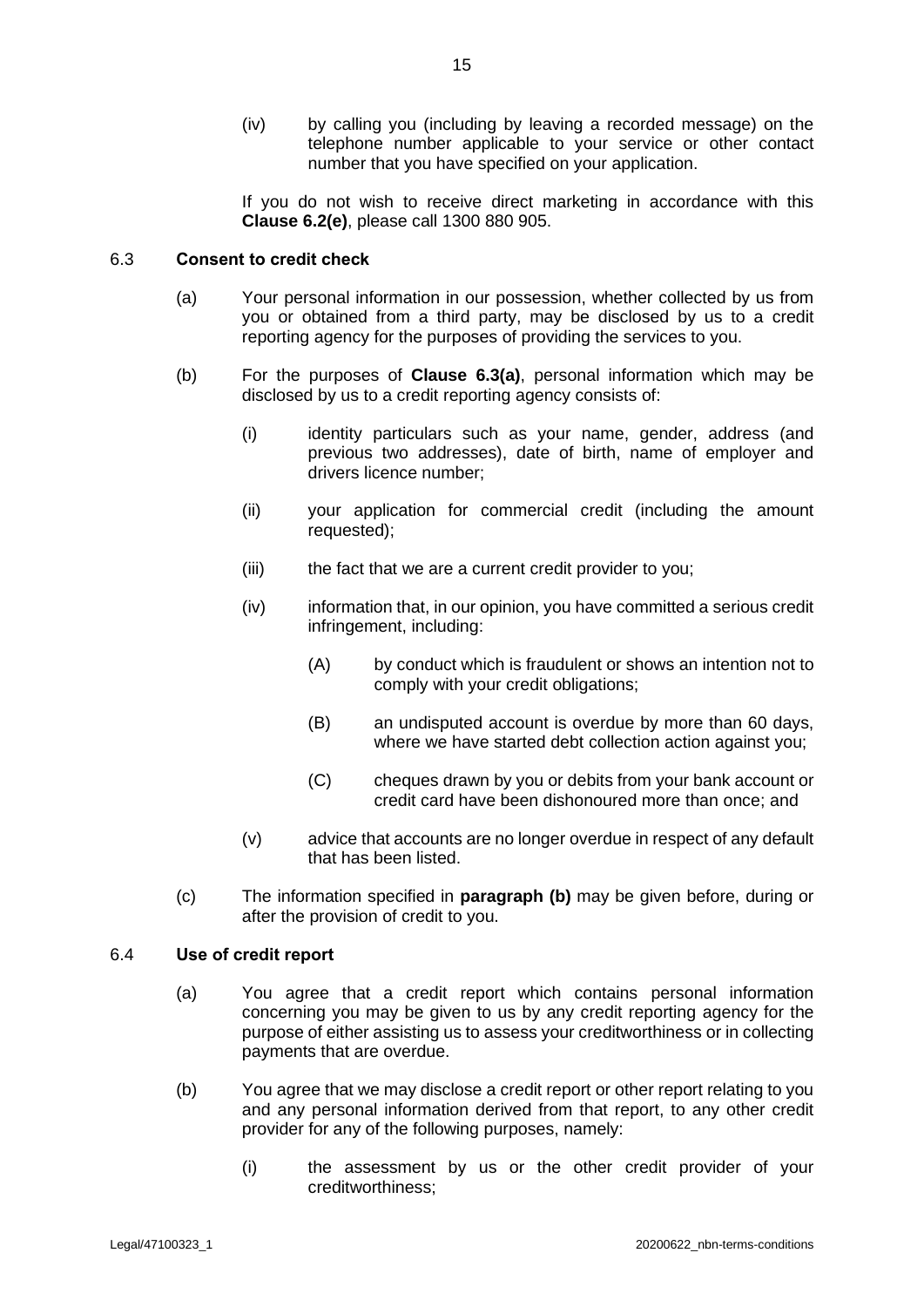- (ii) the collection by us or the other credit provider of payments that are overdue; or
- (iii) the exchange of information between us and the other credit provider for the purposes referred to in **subparagraphs [\(i\)](#page-16-2)** and **[\(ii\)](#page-16-3)**.
- (c) The information which may be exchanged pursuant to **paragraph [\(b\)](#page-18-3)** can include anything about your credit worthiness, credit standing, credit history or credit capacity that credit providers are allowed to exchange under the Privacy Act.
- (d) You agree that a trade insurer may obtain a credit report about you for the purpose of assessing whether to provide trade insurance to us in relation to your application for commercial credit.

## 6.5 **Access to information**

Where we hold any personal information about you, you may request access to that information. We will provide you with access to most personal information that we have about you (once we have verified your request is in good faith). In some cases that will not be possible, in which case, we will tell you why.

#### <span id="page-19-0"></span>6.6 **Compliance**

To the extent that you provide us with personal information that you have collected or accessed for the purposes of receiving the services, you must:

- (a) comply with the Privacy Act;
- (b) comply with any reasonable direction that we may give regarding how to comply with any such legislation;
- (c) obtain the informed consent of any individual whose personal information you intend to provide to us that allows us to collect, use, disclose and store that information for the purposes of providing you with the services or as otherwise contemplated by our agreement;
- (d) notify us of any changes to that personal information of which you become aware;
- (e) notify us of any complaint made by an individual in respect of their personal information; and
- (f) cooperate with us in the resolution of any complaint alleging a breach of the Privacy Act, a privacy policy or an approved privacy code.

## <span id="page-19-1"></span>6.7 **Records**

You must keep sufficient records in respect of personal information that you collect, store, use and disclose pursuant to our agreement to enable us to determine whether you are complying with your privacy obligations under our agreement, and must provide us with access to such records at our request.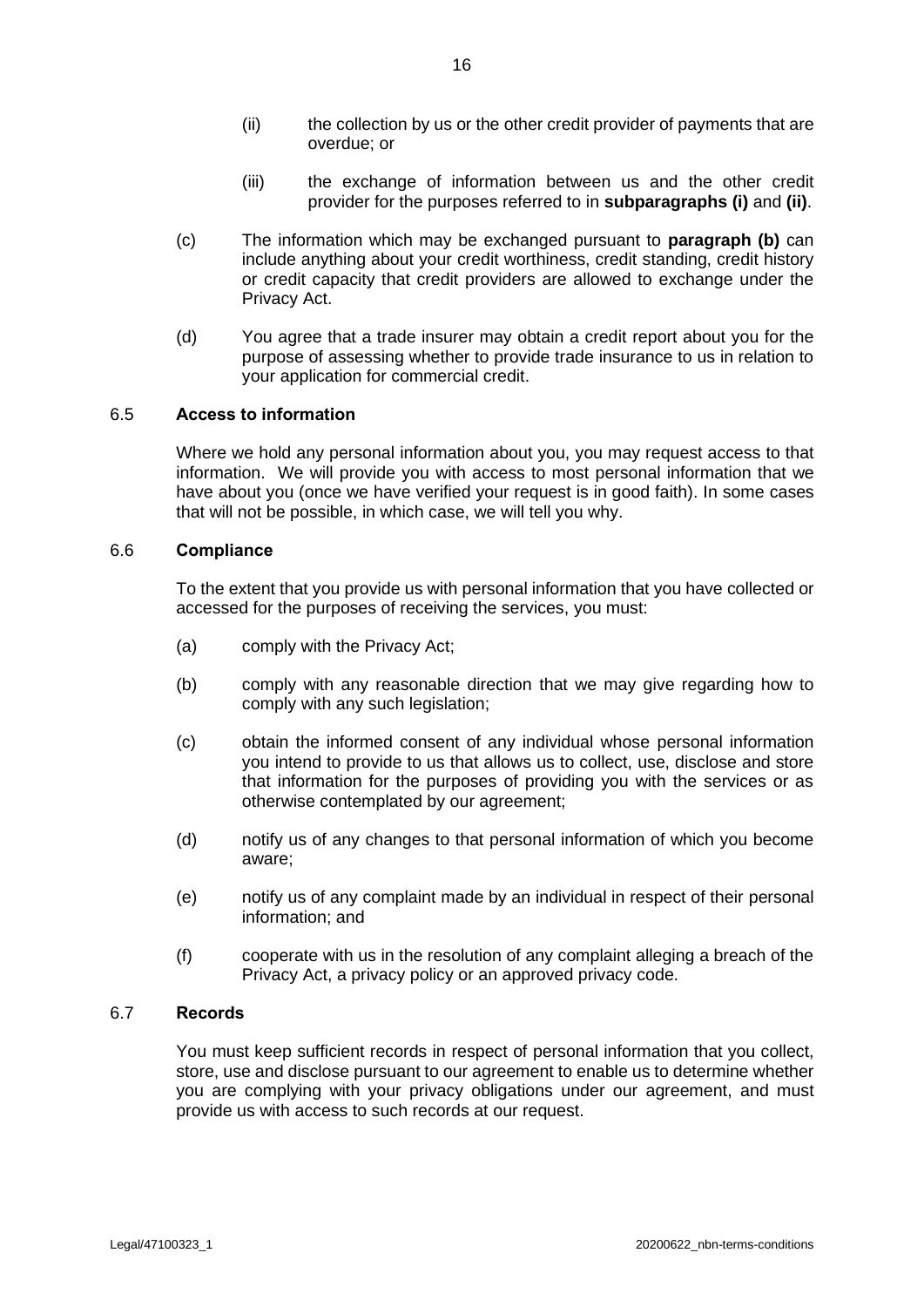#### 6.8 **Indemnity**

You warrant that any personal information that you provide to us is complete and accurate and agree to indemnify us against any claim incurred by us that relates to your failure to comply with **Clauses [6.6](#page-19-0)** and **[6.7](#page-19-1)**.

## **7. CONFIDENTIALITY**

## 7.1 **Confidential information**

We retain all rights (including intellectual property) in any information we provide to you relating to the equipment, the services or to the provision of the services which, by its nature or the circumstances of its disclosure to a recipient, is or could reasonably be expected to be regarded as confidential (**confidential information**).

## 7.2 **Protecting confidentiality**

You will not disclose confidential information to any third party and will not allow any written or electronically recorded confidential information to be copied or disclosed to a third party without our consent (unless you are required to do so by Law or the information has entered the public domain other than through a breach of confidence). You may also disclose confidential Information to your professional advisers on condition that they also agree to keep the information confidential.

#### 7.3 **Obligations on termination**

On termination of the services for any reason, you will return the confidential information and all copies of it to us or as we otherwise reasonably direct. if you have destroyed all copies, or any of them, you will give us a written declaration to that effect upon our demand following termination of the services.

## 7.4 **Restrictions on use**

You will not use information that you acquire from us for any purpose unauthorised in writing by us or in any manner that may cause us loss, whether by way of damage to our reputation, financial loss or otherwise.

#### **8. YOUR OBLIGATIONS**

#### 8.1 **Compliance**

You are responsible for the use of your service and you will not use your service other than in accordance with our agreement including our fair use policy, laws, and obligations applicable to the services and their use.

#### 8.2 **Obligations**

- (a) In providing the services to you, you agree that we, or a third party supplier, may take any steps deemed necessary in order to comply with the law, industry codes of practice or under direction from a relevant regulatory authority or court order, including:
	- (i) intercepting communications made using a service; and
	- (ii) monitoring and retaining data accessed or transmitted by you while using the service.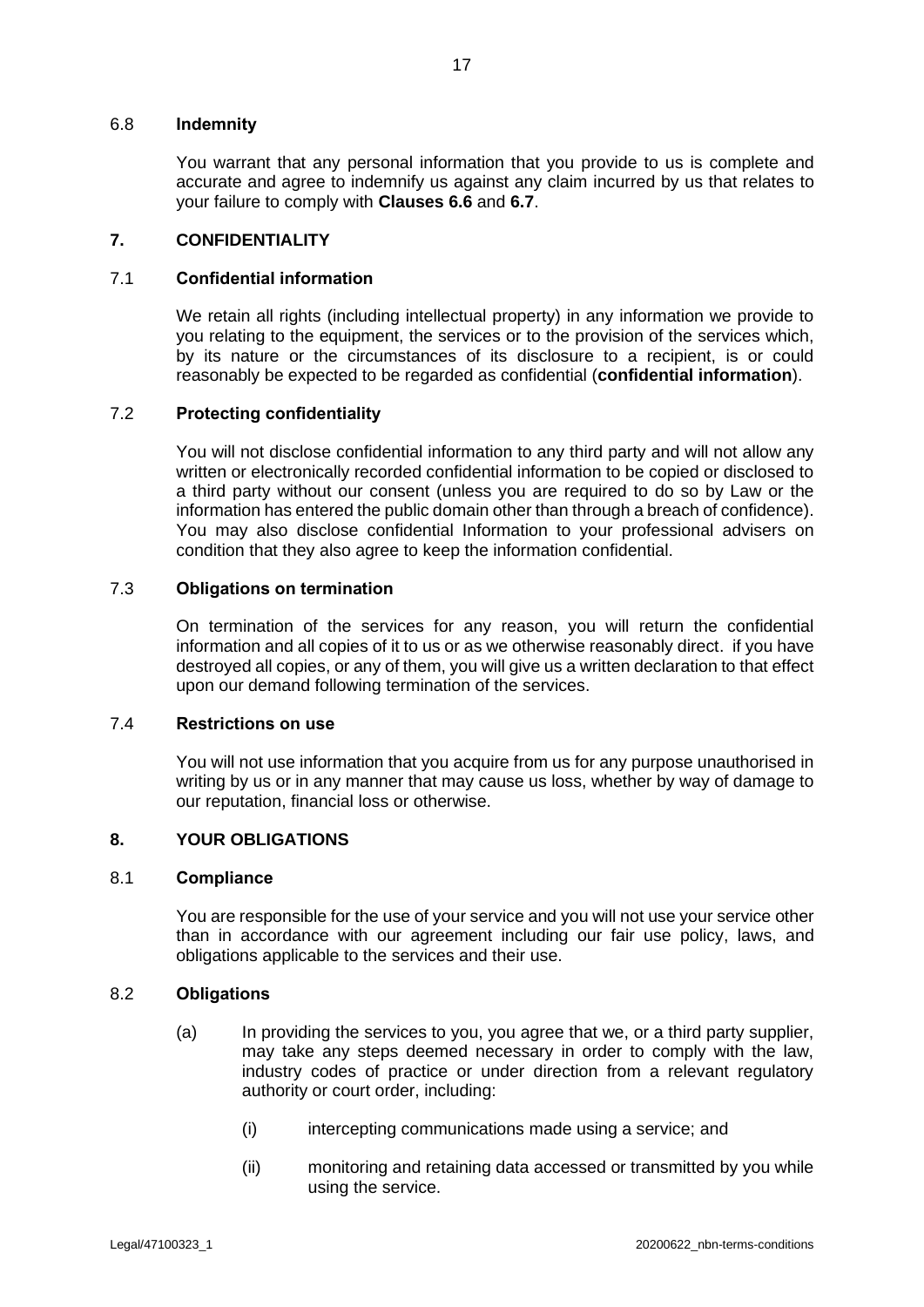- (b) You must not do or allow to be done, in relation to a service, any of the following:
	- (i) engage in denial-of-service attacks, or allow a computer under your authority to be used as part of one;
	- (ii) obtain or attempt to obtain unauthorised access to or control of any other computer or network;
	- (iii) scan ports on other computers or otherwise probe them for means of access or vulnerabilities;
	- (iv) spread (either deliberately or through want of reasonable care) any virus, trojan horse or other harmful action;
	- (v) breach any Law regulating content on the Internet or email;
	- (vi) contravene the Privacy Act, the National Privacy Principles, or any guidelines made under them; or
	- (vii) send spam.
- (c) If we or a third party supplier provide you with any software, you will only use it in accordance with its licence terms as notified to you from time to time.
- (d) Except to the extent that we have specifically agreed otherwise, you agree not to resell the service, nor to establish, maintain or permit multiple concurrent connections to the service, nor to connect the service to a local area network, except if the service is designated by us as one which supports use of a local area network.

Except to the extent that we have specifically agreed otherwise, you are solely responsible at your own expense for providing and maintaining the modem and all other customer equipment and equipment necessary for the service.

- (e) To the extent permitted by law, you acknowledge and agree that:
	- (i) continuity and speed of access to the internet depend on a wide range of factors, many of which are beyond our control;
	- (ii) we have no control over the accuracy or appropriateness of any information on the internet;
	- (iii) we are not responsible for any software or data available on the internet;
	- (iv) if we provide to you technical or other support or advice in relation to any matter which is outside our direct responsibility under this agreement, we do so only in an attempt to assist you and without incurring any liability other than any which cannot lawfully be excluded.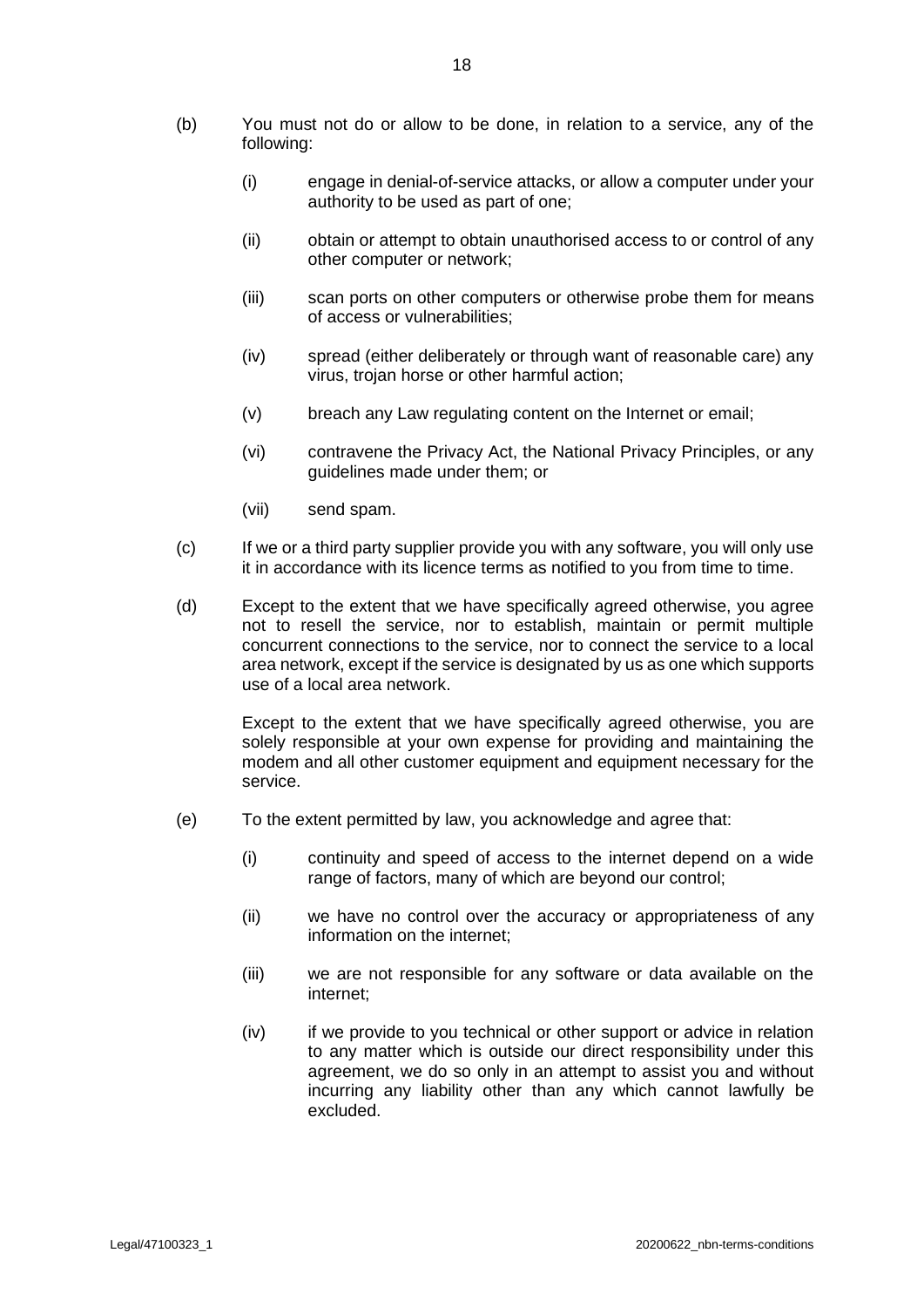## 8.3 **Internet security**

You acknowledge and accept that any access to the internet involves security risks and that new threats to Internet security are continually evolving. You accept responsibility for maintaining your own security and acknowledge that we have recommended that you should at least:

- (a) maintain and protect your user identity, email address and password (keeping the password secure, including not disclosing it, avoiding the use of dictionary words, names or dates, changing it regularly, not keeping it in writing or storing it on a computer);
- (b) use and keep current anti-virus software and firewall;
- (c) restrict access to equipment;
- (d) not accept emails or files from unknown sources;
- (e) protect users from unsuitable internet content;
- (f) keep up to date on Internet security issues; and
- (g) avoid unexpected data fees or shaping by regularly monitoring your data usage.

#### 8.4 **Information**

You warrant that the information supplied by you in relation to our agreement is true and correct. You will promptly inform us of any changes to this information.

#### 8.5 **Assistance**

For the duration of our agreement, you will provide us free of charge with all assistance, information, access, facilities and services reasonably required by us to enable us to perform our obligations under our agreement, including use of customer equipment (including PABX and key system equipment) and any other telecommunications facilities which you own or control, if required.

## **9. USE OF SERVICES**

#### 9.1 **Interference**

If inadequate capacity in the customer equipment or equipment or your use of the service interferes, or in our opinion threatens to interfere, with the efficiency of any network used in the supply of the services, you must follow our directions or the directions of the relevant network operator on how to end or avoid that interference.

#### 9.2 **Use of services**

you must:

- (a) ensure the services are used solely for their intended purpose;
- (b) notify us immediately of any security breach (suspected or otherwise) regarding the service or your confidential password or customer login; and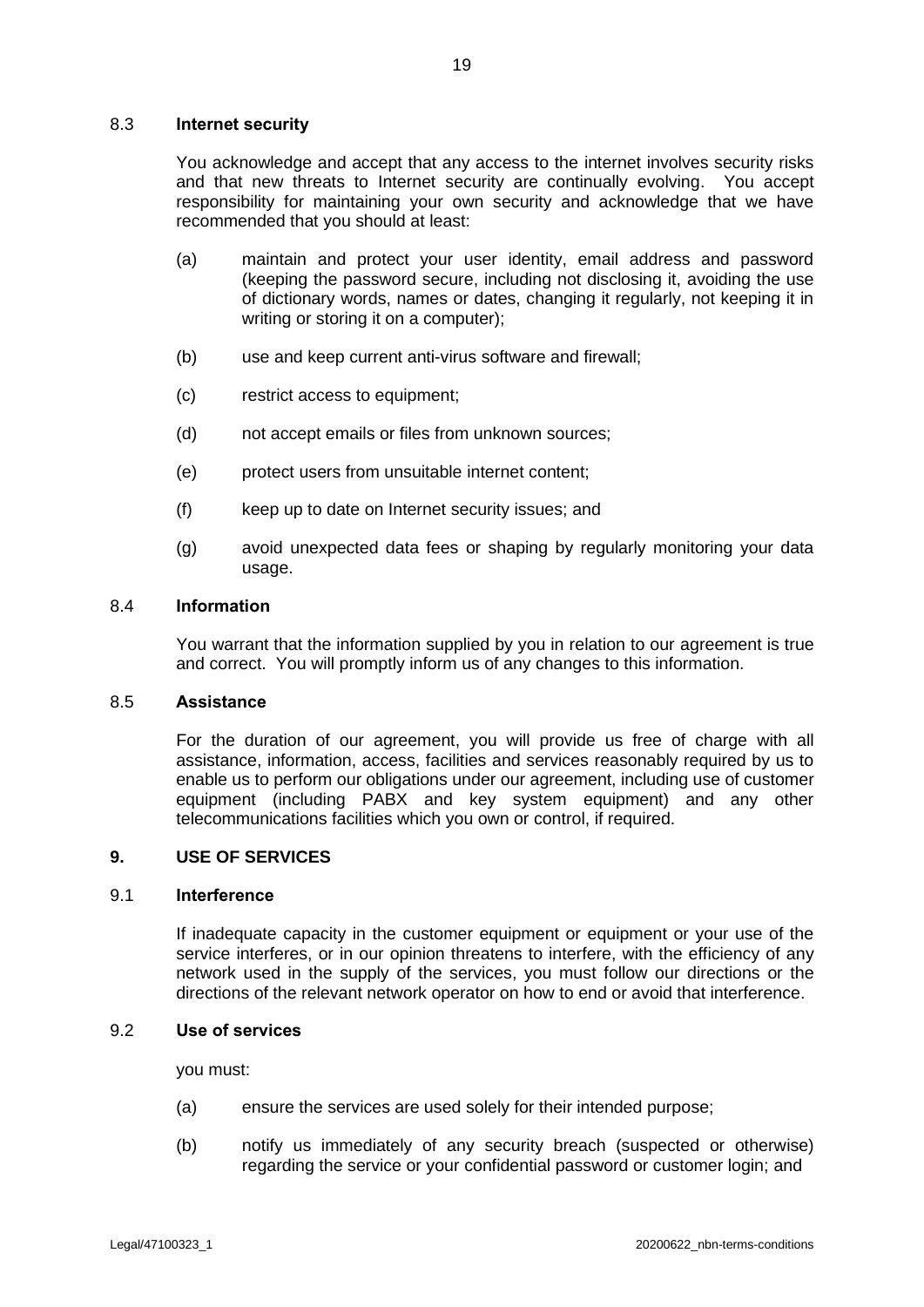(c) not permit any other person to resell or purport to resell any service.

## 9.3 **Technical regulation**

You must not connect or maintain a connection to a facility used in connection with the supply of Services to you or other parties that does not comply with technical codes, standards or regulations made under the Telecommunications Act, any declaration or other requirement of the ACMA or any code, standard or guideline published by Communications Alliance Ltd.

#### <span id="page-23-1"></span>9.4 **Illegal use**

You must not use or allow another person to use a service to transmit or publish any material that is defamatory towards any person, or in breach of copyright, any obligations of confidentiality or otherwise in breach of any law. If you breach this clause, we may suspend or cancel the service in accordance with **Clause [12.4\(f\)](#page-28-0)**. You will indemnify us against any claim that we suffer as a result of your use of the service to commit an offence or otherwise breach this **Clause [9.4](#page-23-1)**.

#### <span id="page-23-0"></span>**10. EQUIPMENT WE SUPPLY TO YOU**

#### 10.1 **Service equipment**

For business and small business customers, if we, or our third party supplier, provides a facility or any item of equipment (**service equipment**) to you for use in the provision of the services (but we do not sell that service equipment to you):

- (a) risk in the service equipment passes to you on delivery;
- (b) that service equipment always remains our property unless, in our sole discretion, we deem that title has passed to you;
- (c) you must not register any interest in the service equipment under the PPSA and agree that we or our third party supplier may register an interest in the service equipment under the PPSA.
- (d) you will allow us to and, where applicable, will ensure that the landlord allows us to, remove the service equipment from the premises where it is installed upon expiry or termination of the supply of the services;
- (e) you will not part with possession of the service equipment except to us;
- (f) if we are unable to recover the service equipment, we may recover the value of it as a debt due by you, including offsetting the value of the service equipment against any monies owed to you by us;
- (g) you indemnify us against any loss or damage to the service equipment, unless that loss or damage arises from fair wear and tear; and
- (h) you must:
	- (i) not remove or obscure any identification marks on the service equipment;
	- (ii) comply with our reasonable instructions to protect our ownership of the service equipment; and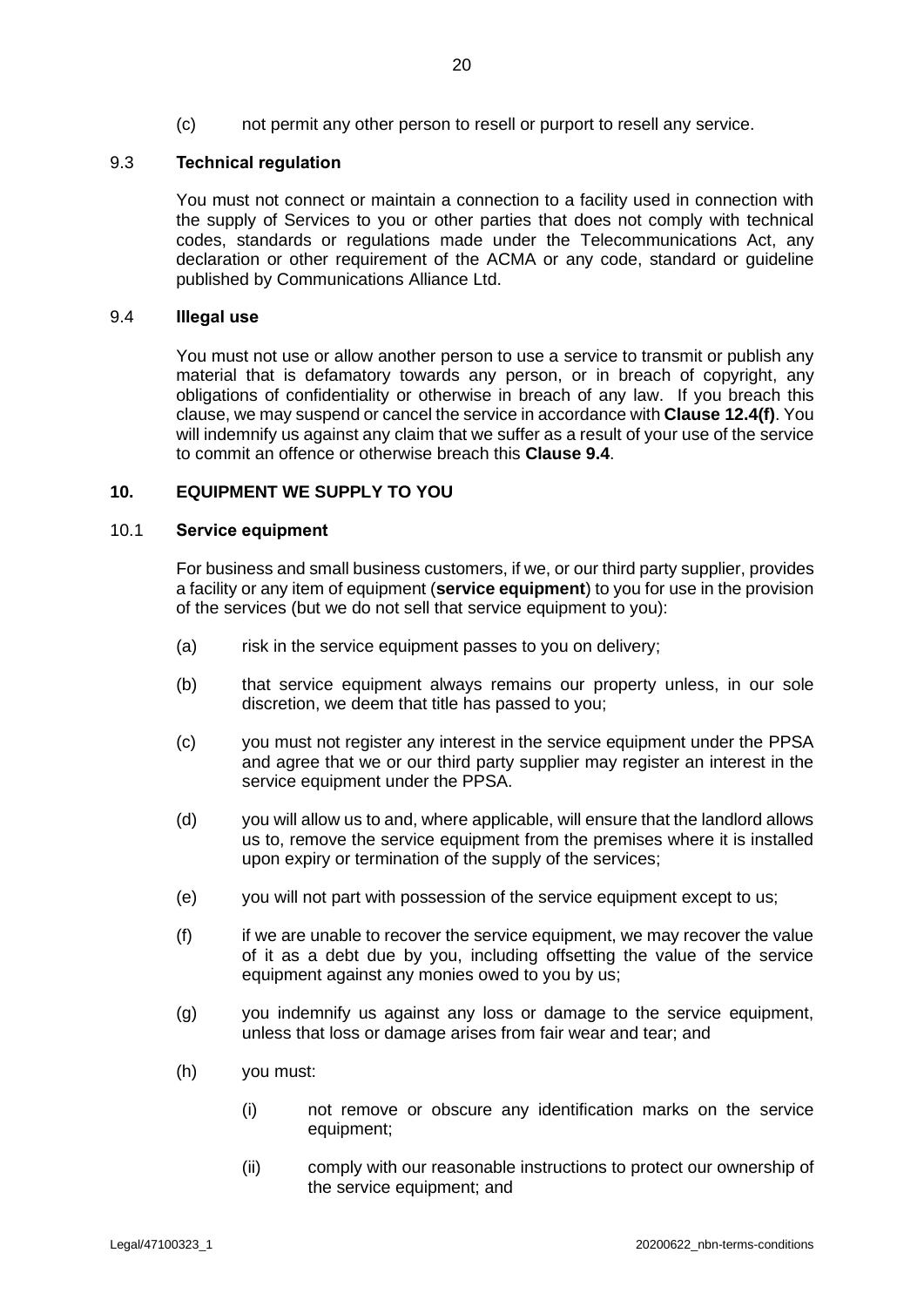(iii) not do anything which might detrimentally affect our ownership of the service equipment.

## 10.2 **Changes to service equipment**

We may, in our sole discretion and at any time, replace any of our service equipment. If we have agreed to provide a service to you for a fixed term, replacement of service equipment will be subject to our obligations under **Clauses [3.8](#page-10-3)** and **[3.9](#page-11-0)**.

## 10.3 **Access**

- (a) You will allow us access to the service equipment during business hours (or at such other times as we arrange with you), and this right of access will not end until all service equipment is returned to us, even if the services have been cancelled.
- (b) We (or a third party supplier) may need access to your premises from time to time in connection with the provision and maintenance of the service equipment or a service. If you do not provide such access as we, or a relevant third party supplier, reasonably require, we may limit, suspend, cancel or disconnect your service.
- (c) If you want us to provide a service and that service requires the installation of any facility, equipment or cabling on your premises whether by us or a third party supplier, you must allow us or any relevant third party supplier to:
	- (i) have access to your premises to install the facility, equipment or cabling; and
	- (ii) install the facility, equipment or cabling on your premises.
- (d) If you do not own the premises referred to in **paragraph (c)**, you must have the owner's permission and you warrant to us that you do have that permission.
- (e) If we need access to your premises you must provide us with safe access and indemnify us against any claim by the owner or occupier of the premises in relation to our entry onto the premises.

## <span id="page-24-0"></span>10.4 **Maintenance of service equipment**

We may suspend Services for a reasonable period of time to perform maintenance on the service equipment, provided that in each case, we will use our reasonable endeavours to:

- (a) give you reasonable notice (bearing in mind the urgency and nature of the work) of any interruption to the services; and
- (b) minimise any interruption to the services.

#### 10.5 **Maintenance of customer equipment**

If we use any of your facilities or customer equipment to provide the services to you, you are responsible for the maintenance of your facilities and customer equipment unless we otherwise agree in writing.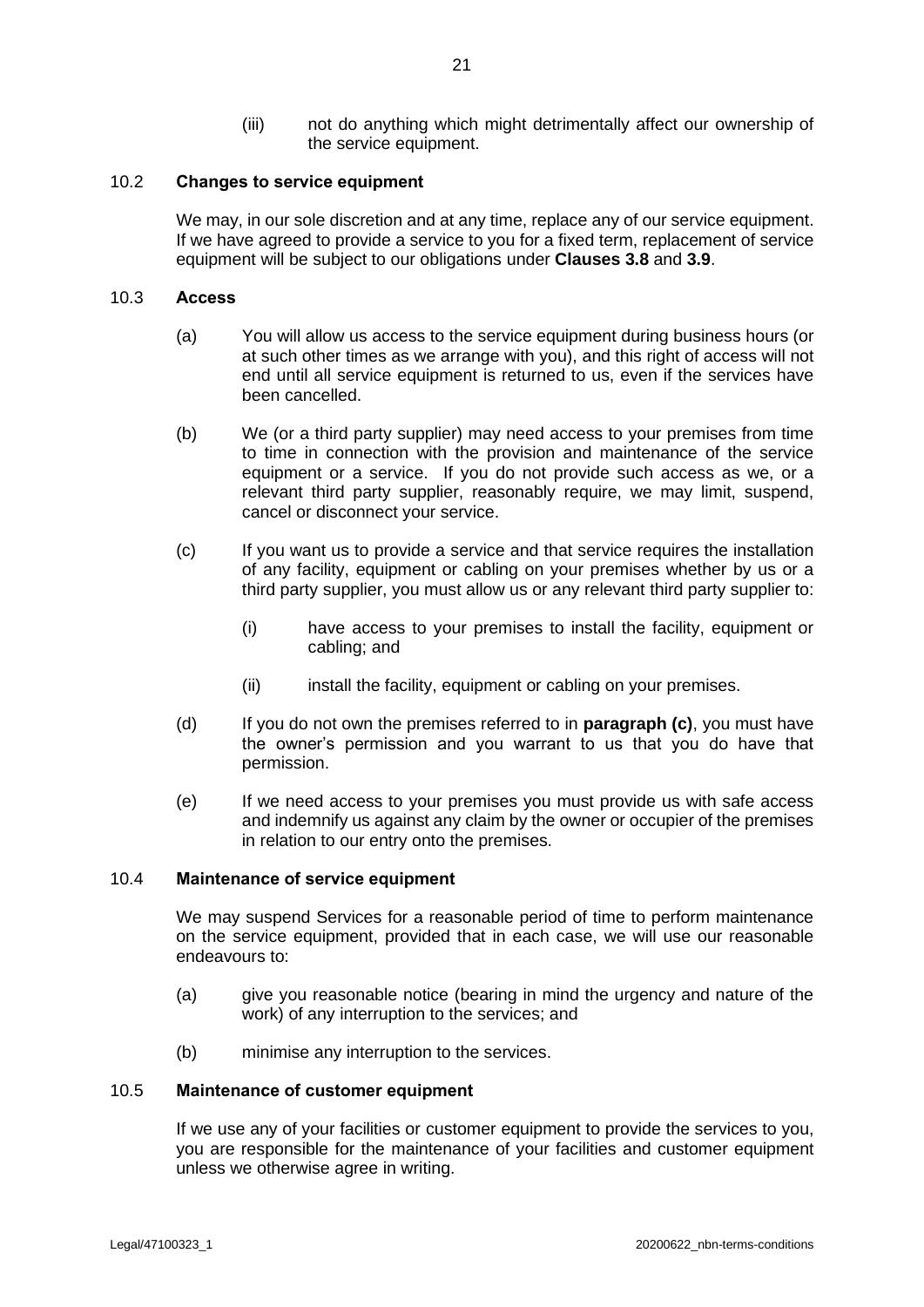#### 10.6 **Interference**

You will ensure that the service equipment, and any other customer equipment, facilities or connections used in providing services, are not altered, maintained, repaired or connected to, or disconnected from, any power source or line except by service personnel approved by us.

#### 10.7 **Electricity**

You will make available and be responsible for payment of, an adequate power supply for the operation of any equipment or customer equipment used in the provision of services. If provision of the service is dependent on the supply of electricity we do not guarantee the supply of the service where the supply of electricity is either disrupted or discontinued.

#### 10.8 **Insurance**

On our request, you must insure any service equipment for an amount and on terms reasonably required by us.

#### 10.9 **Return**

On the termination of supply of the services for any reason you will immediately return all service equipment to us, or make it available for collection by us. if you do not return the service equipment, you must pay to us on demand the full retail price of the service equipment (including the cost of acquiring or renewing any necessary software licences).

## <span id="page-25-0"></span>**11. EQUIPMENT YOU ACQUIRE FROM US**

## 11.1 **Purchased equipment**

If we sell to you a facility or any item of equipment (**purchased equipment**) either for use in the provision of the services to you or otherwise, then:

- (a) that purchased equipment remains our property until we receive full payment from you or we otherwise deem in our sole discretion that title has passed to you (prior to the receipt of full payment);
- (b) until we receive full payment from you, you will not part with possession of the purchased equipment except to us;
- (c) if you do part with the purchased equipment before making full payment to us, we may recover the value of it as a debt due, including offsetting the value of the purchased equipment against any monies owed to you by us;
- (d) until full payment of the purchased equipment is received, you indemnify us against any loss or damage to it, unless that loss or damage arises from fair wear and tear; and
- (e) until we receive full payment for the purchased equipment, you must not remove or obscure any identification marks on it, and must comply with our reasonable instructions to protect our ownership and not do anything which might detrimentally affect our ownership of the purchased equipment.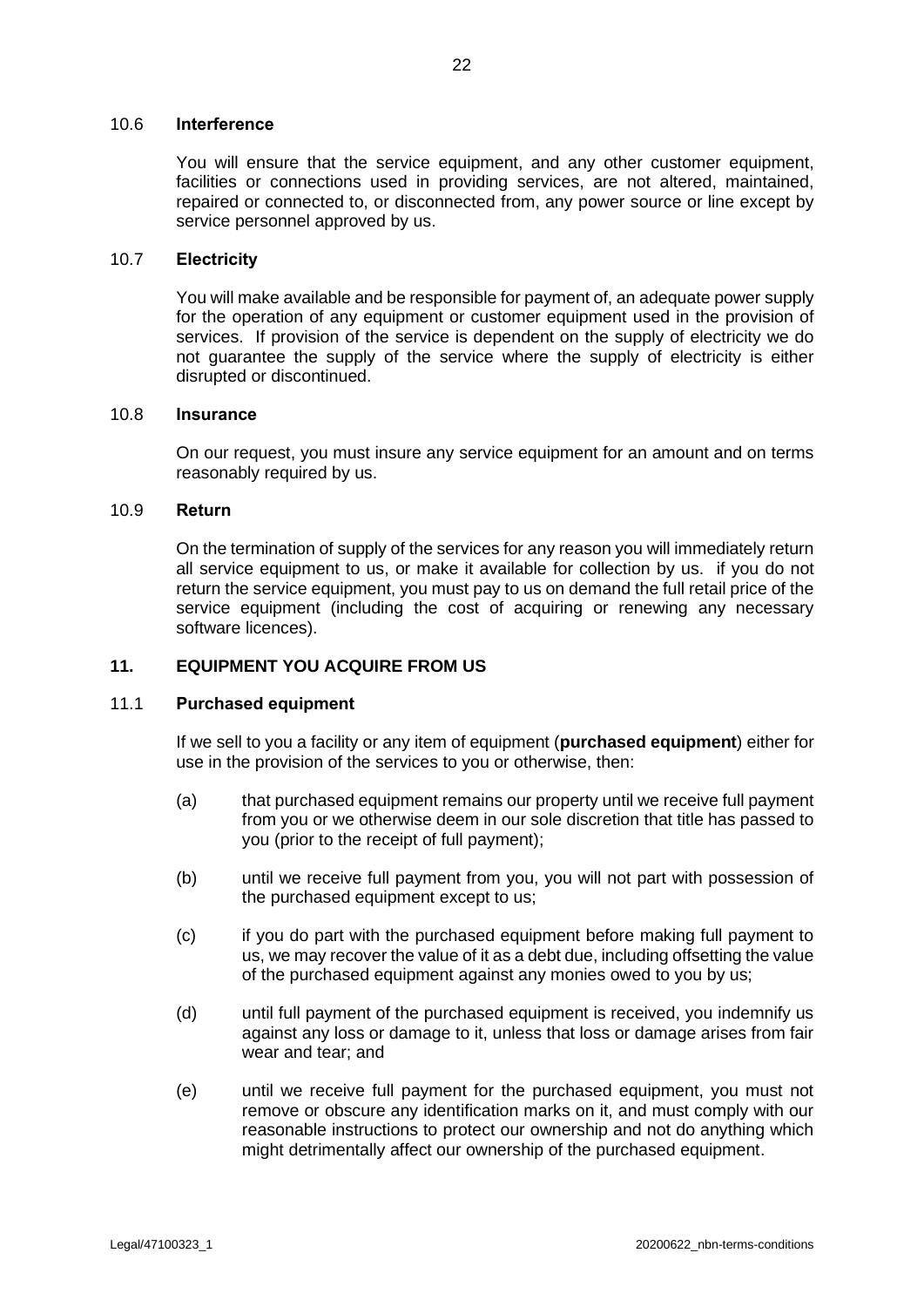#### 11.2 **Risk**

Risk of loss or damage to the purchased equipment will pass to you upon delivery.

## 11.3 **Installation**

Subject to agreement between us and you as to which services and/or purchased equipment we install, we will install such services and/or purchased equipment at a site nominated by you. We may charge you our current fees for installing the purchased equipment and/or a service. We will use reasonable endeavours to install the purchased equipment and/or a service on or around the installation date requested by you.

## 11.4 **Returns and refunds**

Subject to any rights you have in respect of our breach of a Consumer Guarantee:

- <span id="page-26-1"></span>(a) we do not refund unwanted purchased equipment. If you require a different model, we allow 7 Business Days from the date you receive the Purchased Equipment to return to us at your own cost any purchased equipment from us. Your account will be credited with the purchase price less a 15% restock fee.
- (b) No credit will be applicable on any purchased equipment returned after the 7 business day period referred to in **paragraph [\(a\)](#page-26-1)**.

## **12. SUSPENSION AND CANCELLATION OF SERVICES**

#### <span id="page-26-2"></span><span id="page-26-0"></span>12.1 **Your rights to cancel or terminate**

- (a) You may cancel a service by giving us 30 days' notice in accordance with the appropriate process as outlined on our website. If you cancel a service during an applicable fixed term for that service, you may be liable to pay an early termination fee in accordance with **Clause [4.10](#page-14-0)**.
- (b) You may otherwise cancel a service at any time by giving us notice if:
	- (i) you are entitled to do so in accordance with **Clause [3.9](#page-11-0)**;
	- (ii) you are entitled to do so in accordance with **Clause [14.2](#page-33-0)**;
	- (iii) we are in material breach of our agreement, which is capable of being remedied, but which we have failed to remedy within 30 days after you telling us of that breach; or
	- (iv) we are in material breach of our agreement and it is something which cannot be remedied, including where there have been prolonged or repeated Interruptions to the service. This clause does not apply to interruptions which occur because of:
		- (A) a cancellation, suspension or restriction to the supply of the service in any of the circumstances listed in **Clause [12.4](#page-28-1)**;
		- (B) a system or network outage for an insignificant period;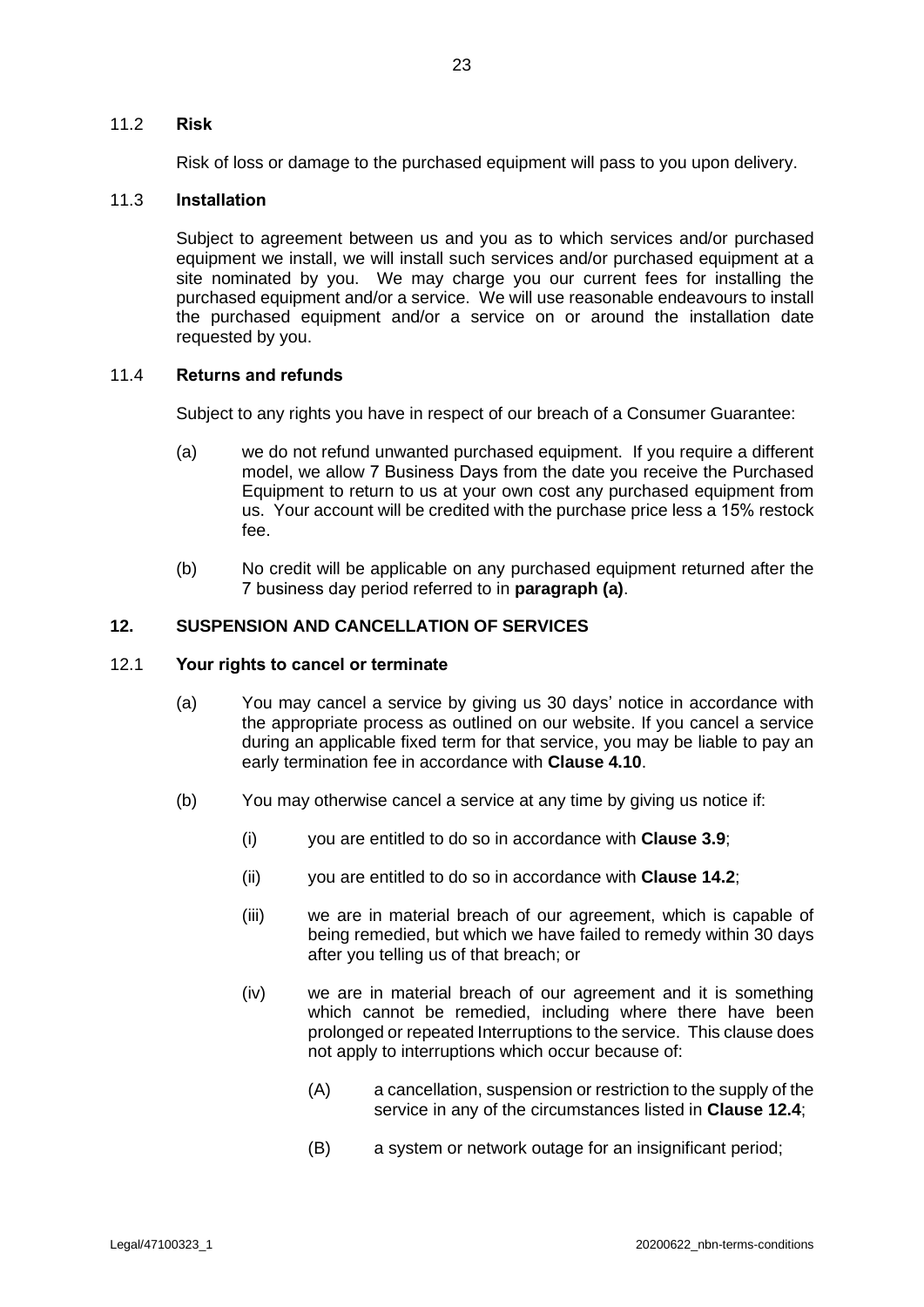- (C) scheduled maintenance of our network or of service equipment in accordance with **clause [10.4](#page-24-0)**;
- (D) a fault or other event which may reasonably be attributed directly or indirectly to your equipment; or
- (E) your acts or omissions.
- (c) If you cancel a service for any of the reasons set out in **paragraph (b)**:
	- (i) you will not be liable to pay an early termination fee (provided that we can recover any outstanding fees incurred up to the date on which our agreement ends and any outstanding amounts that cover installation costs or equipment where such equipment can be used in connection with services provided by other suppliers); and
	- (ii) you will be entitled to a refund of the unexpired portion of any amounts you have paid in advance for the service in accordance with **Clause [4.11](#page-14-1)**.

#### <span id="page-27-0"></span>12.2 **Preparation costs**

If you request a service from us and cancel that request before we provide the service, you may be liable to pay us a service cancellation fee for our costs incurred in preparing to provide the service.

## <span id="page-27-1"></span>12.3 **Our suspension and cancellation rights**

We may suspend, limit or cancel a service:

- (a) if you notify us in accordance with **clause [12.1](#page-26-2)**;
- (b) to the extent necessary for us to comply with an order, instruction or request of a government agency, an emergency services organisation or any other competent authority (whether such an order, instruction or request is received or reasonably anticipated by us);
- (c) if we are required to do so by law;
- (d) if there is an emergency;
- (e) if the network is being modernised or upgraded;
- (f) if a third party (including any third party supplier) withdraws or suspends a service which means we cannot provide your service;
- (g) during any technical failure, modification or maintenance involved in the service provided that we will use reasonable endeavours to procure the resumption of the services as soon as practicable;
- (h) if there are reasonable grounds for believing a threat or risk exists to the security or integrity of our network or that provision of the service may cause death, personal injury or damage to property;
- (i) if we reasonably determine that such action is necessary to repair, maintain or restore any part of our network;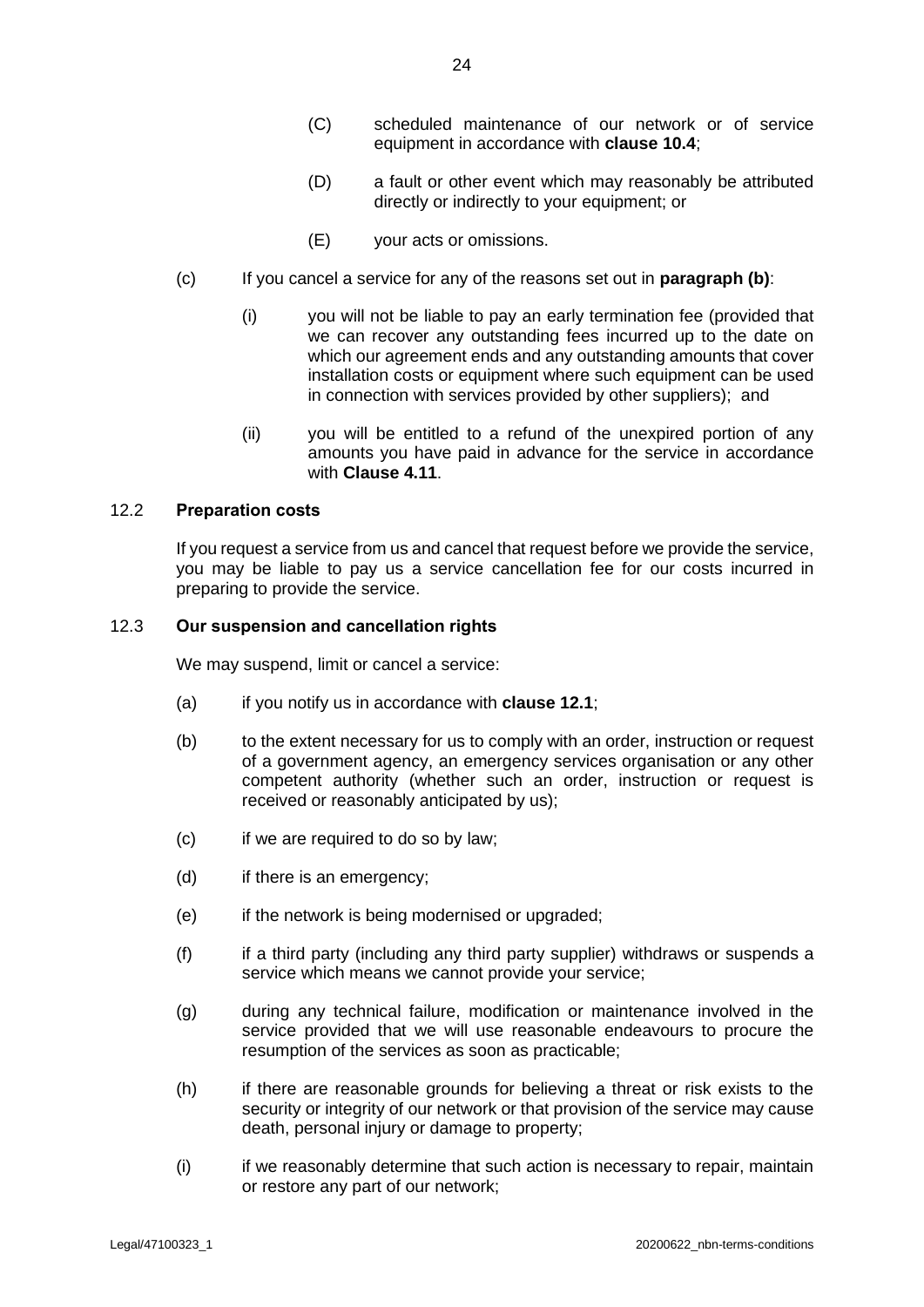- (j) if the provision of the services by us does or may contravene any law or we have reasonable grounds to believe that it may in the immediate future contravene any law;
- (k) a force majeure event prevents us from supplying the service in accordance with the agreement for 30 days; or
- (l) if your service has not been used or accessed for a continuous period of 24 months.

#### <span id="page-28-1"></span>12.4 **Other suspension or cancellation events**

We may suspend, limit or cancel a service if:

- (a) you vacate the premises to which we have been supplying a service to you;
- (b) we are unable to enter the premises to inspect, repair or maintain any equipment or cabling connected with a service provided to you;
- (c) we have the right to do so in accordance with **Clause [4.7](#page-14-2)** for your failure to pay fees or other amounts;
- (d) you do not provide prepayment as required by us in accordance with **Clause [4.12](#page-15-2)**;
- (e) we have reasonable grounds to suspect fraud or other illegal conduct by you in applying for the Service;
- <span id="page-28-0"></span>(f) you fail to comply with our Acceptable Use Policy or Fair Use Policy (if applicable to your Service);
- (g) you fail to rectify any defect or inadequacy in any customer equipment or cabling not owned or maintained by us within 30 days of being requested to do so by us;
- (h) your use of the services interferes with the efficiency of our network or a third party supplier's network and you fail to rectify the situation within 24 hours of being requested to do so by us;
- (i) if you do, or allow to be done, anything which in our reasonable opinion may have the effect of jeopardising the operation of any service;
- (j) you become a carrier or carriage service provider within the meaning of the Telecommunications Act;
- (k) you become bankrupt, insolvent or have a receiver, manager, administrator or liquidator appointed over you or any of your assets;
- (l) we have reasonable grounds for believing you are a credit risk, including the following grounds:
	- (i) your usage of the service is unusually high when compared to previous account activity and you fail to respond to notices from us about that usage (but you acknowledge that we are not obliged to monitor usage of a service, or to suspend, limit or cancel a service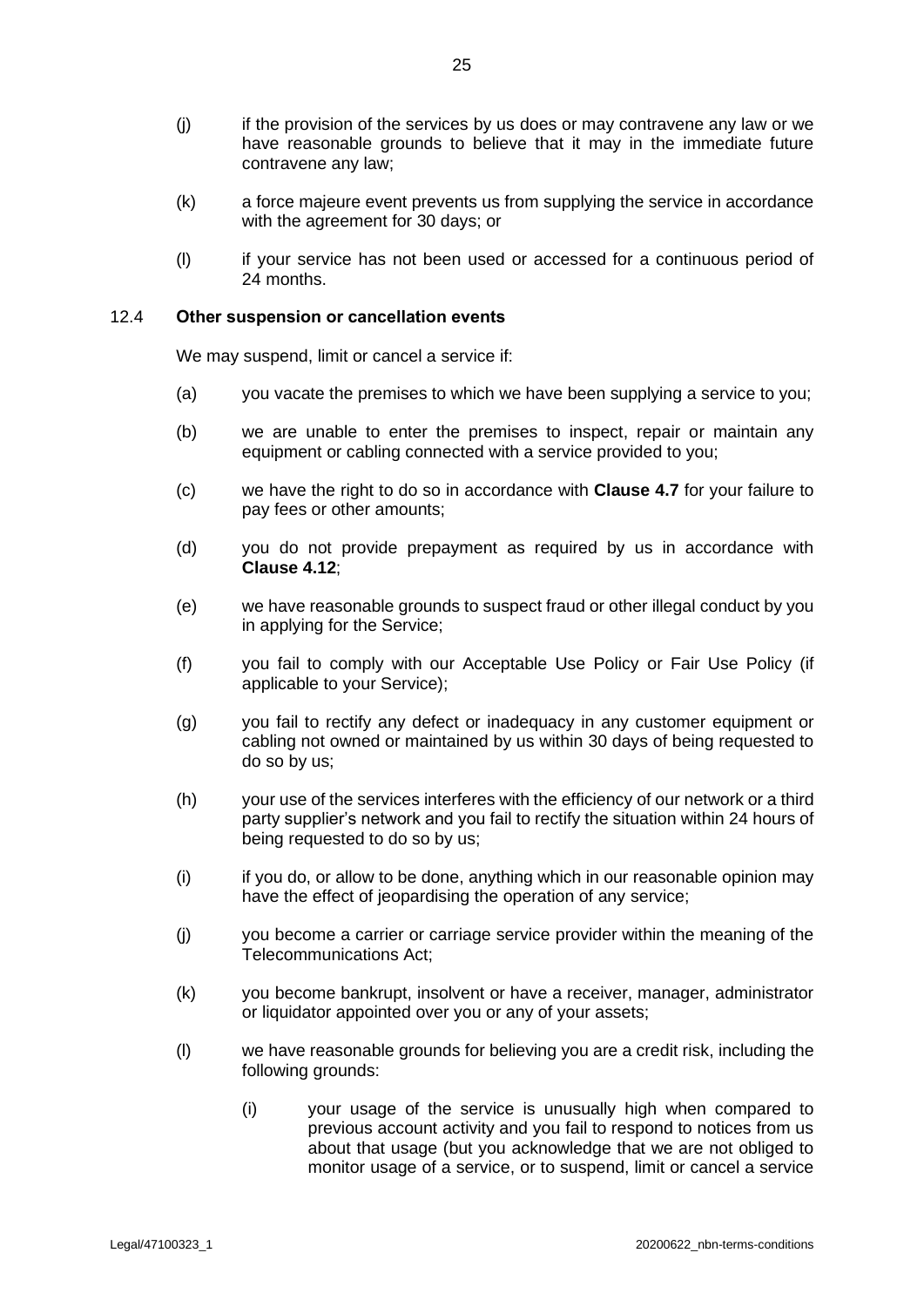if there is unusual usage, and you remain liable to us for usage of that service);

- (ii) you fail to pay an invoice by the due date and have a payment history indicating late payments, dishonoured payments or failures to pay, or you fail to pay or replenish a security bond as required by clause [12.6\(b\);](#page-30-0) or
- (iii) we become aware of public notices of your pending bankruptcy, winding up or other insolvency events,

and we have taken reasonable steps to notify you of the suspension, limitation or cancellation of the Service; or

- (m) you are in material breach of any of the terms or conditions of our agreement, including these general terms.
- (n) We may immediately suspend, limit or cancel your service if you abuse or harass our staff or our contractors in the conduct of their duties, or if you threaten to harm, attempt to harm or cause actual harm to Aussie Broadband staff, our contractors or property

#### <span id="page-29-0"></span>12.5 **Cancellation for convenience**

We reserve the right to cancel any service:

- (a) if there is no fixed term specified in your application, at any time by giving you 30 days' notice;
- (b) if a fixed term is specified in your application,
	- (i) at any time after the end of the fixed term by giving you 30 days' notice; or
	- (ii) during the fixed term, if we have your consent; or
	- (iii) during the fixed term, if we offer to migrate you to a reasonably comparable alternative service for the remainder of the fixed term and take reasonable steps to offset any more than minor detrimental effects of the migration caused by differences between the cancelled service and the alternative service we offer;
- (c) if we reasonably determine that it is not technically or operationally feasible to supply the service to you, at any time prior to the Service commencement date specified in **Clause [3.4](#page-9-0)** by giving you notice.

#### 12.6 **Consequences of cancellation, suspension or termination**

(a) Subject to our rights under **Clause [12.1\(a\)](#page-26-0)**, if we cancel or suspend the Service for any of the reasons listed in **Clause [12.3](#page-27-1)**, we will not charge you any disconnection or reconnection fee. If your account is terminated as a result of any of these events, you will be entitled to a refund of the unexpired portion of any amounts you have paid in advance in accordance with **Clause [4.11.](#page-14-1)**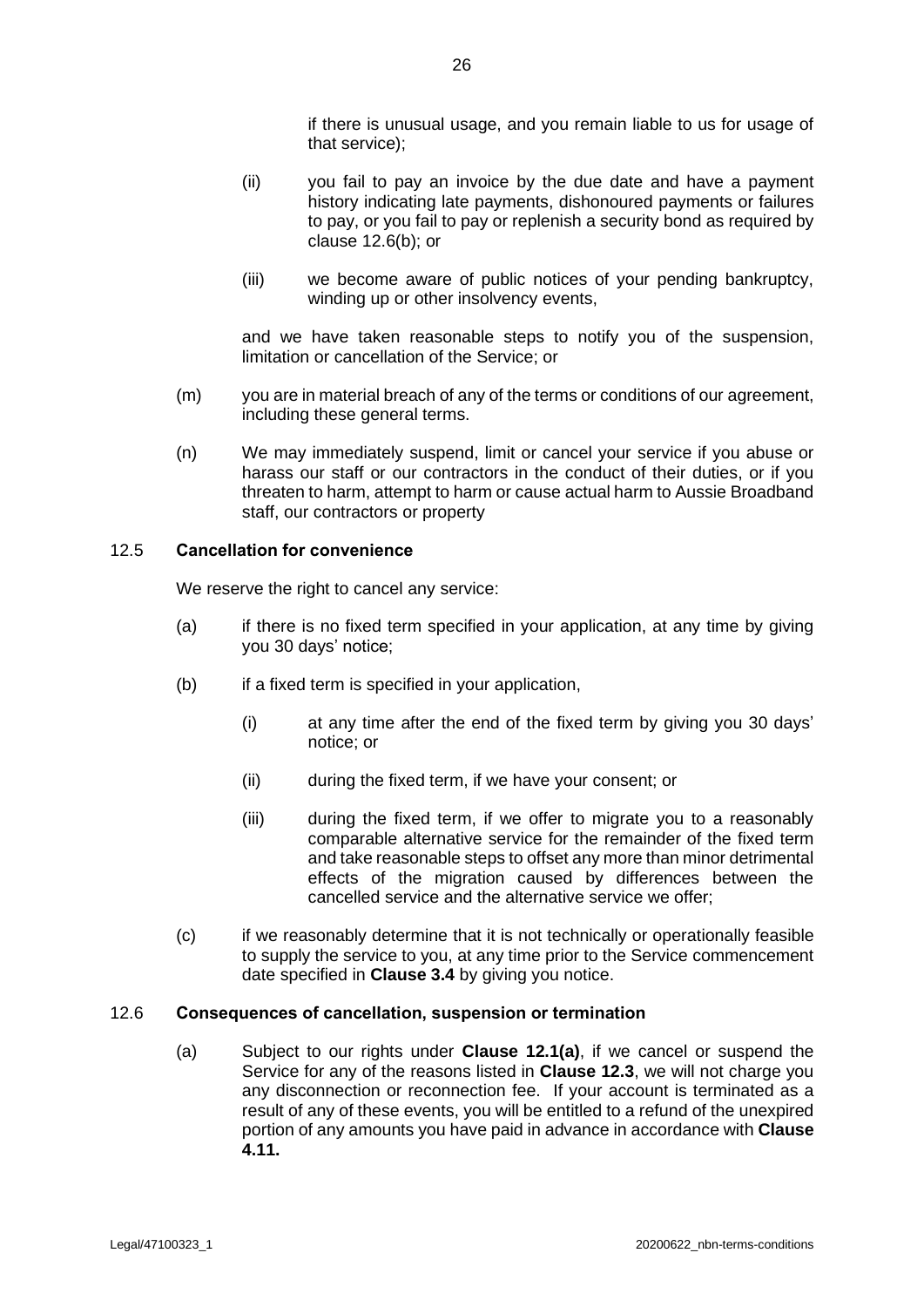- <span id="page-30-0"></span>(b) Without limiting any of our rights under the agreement or at law, if we cancel or suspend the service for any of the reasons listed in **Clause [12.4](#page-28-1)**, you will be liable to pay a disconnection fee and, if we agree to reconnect the service, a reconnection fee in addition to your liability to pay all other fees incurred up to the time of cancellation of the service. We also reserve the right in these circumstances to require before reconnection of the Service that you pay a security bond that will be based upon the value of any equipment in your possession that you have not fully paid for and our reasonable estimate of the amount necessary to secure our exposure. We may utilise your security bond to recover any amounts payable by you to us or to compensate ourselves for any loss, liability or expense suffered or incurred by us as result of any breach of the agreement by you. If we utilise any of the security bond you must replenish the security bond within 7 days of our request. You are not eligible to earn or accrue interest on the security bond. Unused portions of the security bond will be reimbursed to you within a reasonable time after termination of all services that you have with us.
- (c) If we advise you that we are cancelling your service in accordance with **Clause [12.5](#page-29-0)**, you will not be liable to pay a disconnection fee, but will be liable to pay all other fees incurred up to the time we cancel your service.
- (d) If we suspend a service in accordance with the agreement as a result of a breach of the agreement by you, you will have to pay all charges arising in respect of the service during the suspension (excluding usage based charges).
- (e) On termination of a service for any reason, you must immediately:
	- (i) stop using the service and any equipment owned by us or any third party supplier; and
	- (ii) allow us to remove any equipment owned by us or any third party supplier or any purchased equipment that you have not paid for in full.
- (f) You remain liable for all fees payable in respect of services provided to you up to the time of cancellation, suspension or termination.
- (g) Once the agreement has been terminated or cancelled for any reason, we may delete all of your data from any storage media. You are solely responsible for backing up your data.

#### 12.7 **Expiration of a fixed term or other period**

If we have agreed to provide a service to you for a fixed term or any other agreed period and that fixed term or other period expires and neither you nor we cancel the service, we will continue to supply the service to you on a month-to-month basis.

#### 12.8 **Connection fees**

We may charge you a fee for the reconnection of any service, except where the disconnection was caused by our error or our failure to perform our obligations under the agreement or was the result of any of the events specified in **Clause [12.3](#page-27-1)**.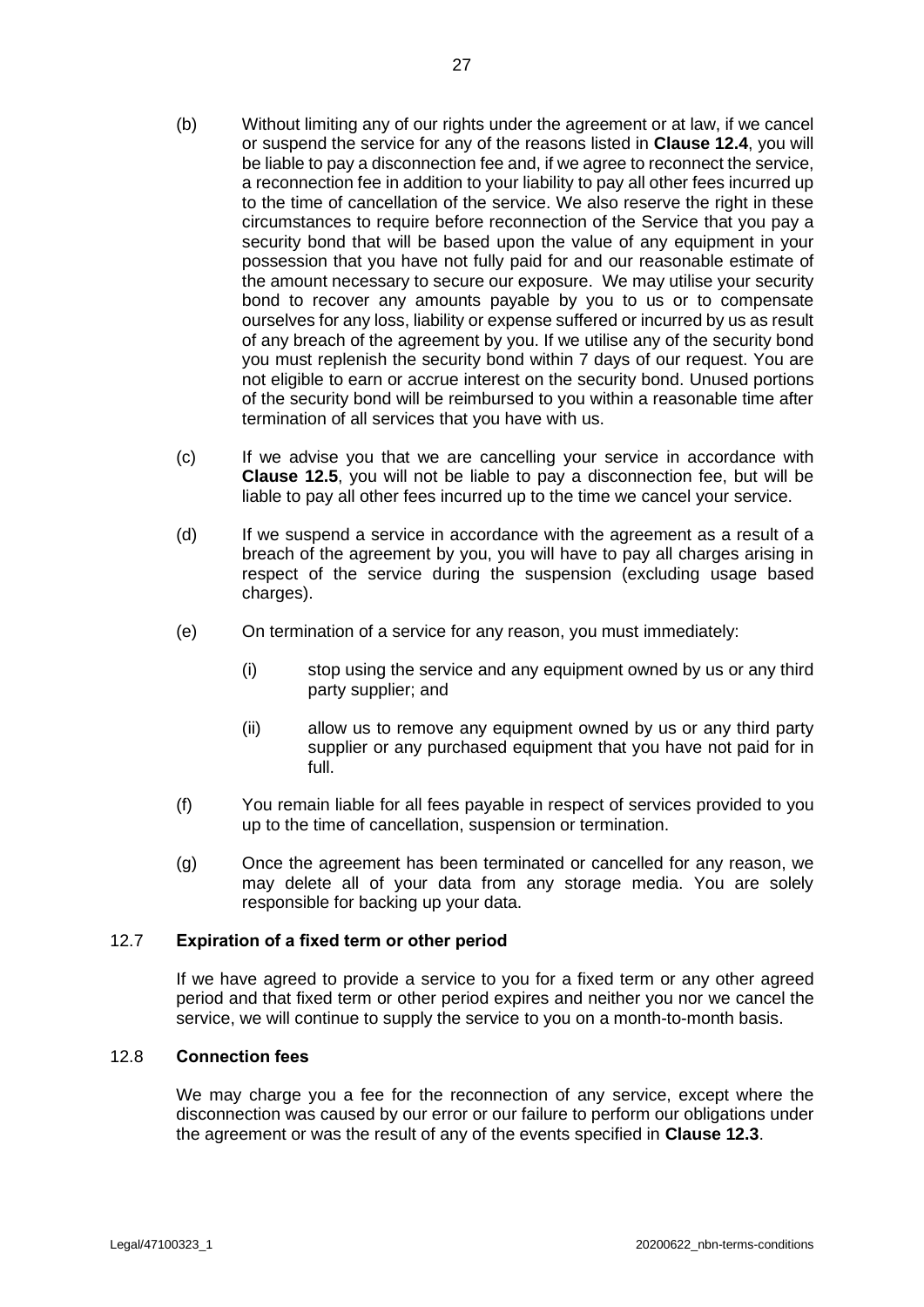## <span id="page-31-1"></span>**13. LIABILITY**

#### 13.1 **Our liability for property damage, personal injury and death**

We are liable to you for:

- (a) any loss, destruction or damage to your tangible property during installation, repair or maintenance of equipment; and
- (b) personal injury (including illness and disability) or death,

which is caused by our fault, negligence or fraud.

#### <span id="page-31-3"></span><span id="page-31-0"></span>13.2 **Our liability for interruptions to the service**

- (a) Subject to **paragraph [\(b\)](#page-31-2)**, we accept liability to you for interruptions to the service longer than 48 hours from the time of reporting, to the extent of providing you with a pro-rata refund of service charges payable for the duration of the interruption.
- <span id="page-31-2"></span>(b) The refund in **paragraph [\(a\)](#page-31-3)** does not apply:
	- (i) to Interruptions which occur because of:
		- (A) a system or network outage for an insignificant period;
		- (B) scheduled maintenance to our network, a third party supplier's network, our equipment or purchased equipment;
		- (C) a cancellation, suspension or restriction to the supply of the service in accordance with **Clause [12.4](#page-28-1)**;
		- (D) a Force Majeure event;
		- (E) a fault in your equipment, power supply or premises;
		- (F) where we have been unable to gain prompt access to your premises; or
	- (ii) if you are separately entitled to receive compensation in respect of the same Interruption in accordance with **Clause [13.3](#page-31-4)** or **Clause [13.4](#page-32-0)**.
- (c) To receive the refund set out in **paragrap[h \(a\)](#page-31-3)**, you must contact us on 1300 880 905 and lodge a complaint about the interruption.

#### <span id="page-31-4"></span>13.3 **Our liability under the Customer Service Guarantee**

- (a) This **Clause [13.3](#page-31-4)** applies subject to any waiver of your entitlements under the Customer Service Guarantee Standard (the **CSG**) that you have provided to us. It may be a condition of some services that you waive your entitlements under the CSG.
- (b) To the extent that we provide you with a standard telephone service (as defined in the *Telecommunications (Consumer Protection and Service*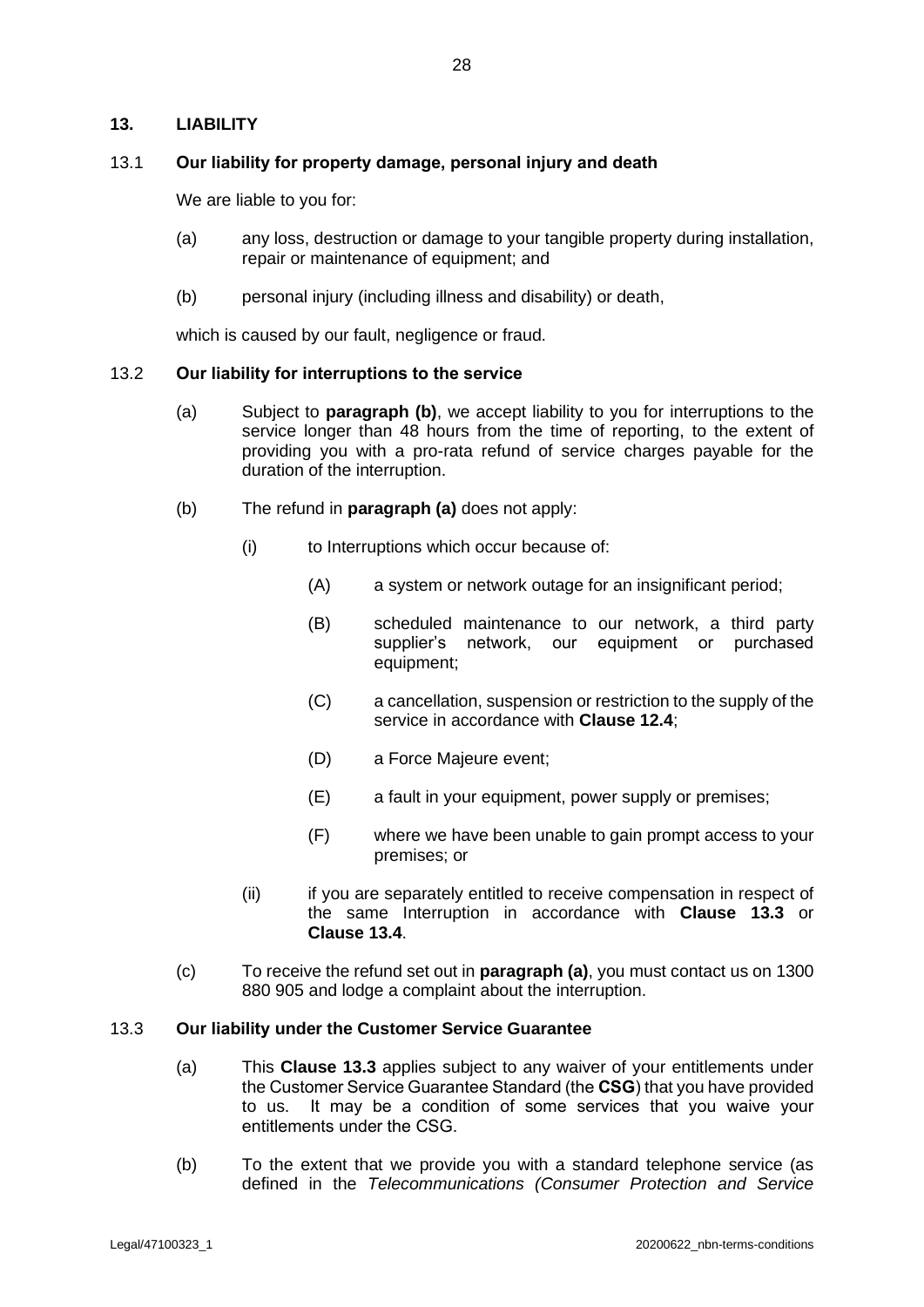*Standards) Act 1999*) and specified enhanced call handling features, our service must comply with the CSG. The CSG sets out minimum performance standards in relation to service connection times, fault repair times and keeping appointments to provide you with a Service. The CSG does not apply to customer equipment or to customers that have more than five telephone services. We will connect services not covered by the CSG within a reasonable time.

(c) If we do not meet the CSG performance standards, you may be entitled to receive monetary compensation as specified in the CSG. However, there are circumstances in which we may be exempt from meeting those requirements, including if you have agreed to a CSG waiver under the terms of the relevant Service Description in accordance with Part 5 of the *Telecommunications (Customer Service Guarantee) Standard 2011*, where you unreasonably refuse us access to your premises or if you miss an appointment without giving us reasonable notice. For more information about the CSG, go to the ACMA website at www.acma.gov.au.

#### <span id="page-32-0"></span>13.4 **Consumer guarantees**

We agree to provide services to you subject only to the terms, conditions and warranties contained in the agreement and those imposed by law which cannot be excluded. For example, if we supply equipment or a service to you which costs less than a prescribed amount (currently \$40,000) or which, regardless of cost is of a kind ordinarily acquired for personal, domestic or household use, then consumer guarantees require that the service will be provided with due care and skill and that the equipment will be of acceptable quality. Certain remedies are available to you under the Australian Consumer Law if the service or equipment we supply to you fails to meet the standard required by applicable consumer guarantees.

#### <span id="page-32-1"></span>13.5 **Limitation of liability for breach of a consumer guarantee**

- (a) Where we are not permitted to exclude our liability for our breach of a consumer guarantee but are permitted to limit our liability for such a breach, unless you are able to establish that it is not fair and reasonable for us to do so, our liability to you is limited to:
	- (i) if the breach relates to equipment, the repair or replacement of the equipment, the supply of equivalent equipment or the payment of the cost of repairing or replacing the equipment or supplying equivalent equipment; or
	- (ii) if the breach relates to a service, resupplying the service or payment of the cost of having the service resupplied.
- (b) The limitations of liability in **Clause [13.5\(a\)](#page-32-1)** do not apply to:
	- (i) a breach of the consumer guarantees relating to clear title, undisclosed securities and undisturbed possession under sections 51 to 53 of Schedule 2 to the *Competition and Consumer Act 2010* (Cth); or
	- (ii) a breach of any consumer guarantee relating to goods or services of a kind ordinarily acquired for personal, domestic or household use or consumption.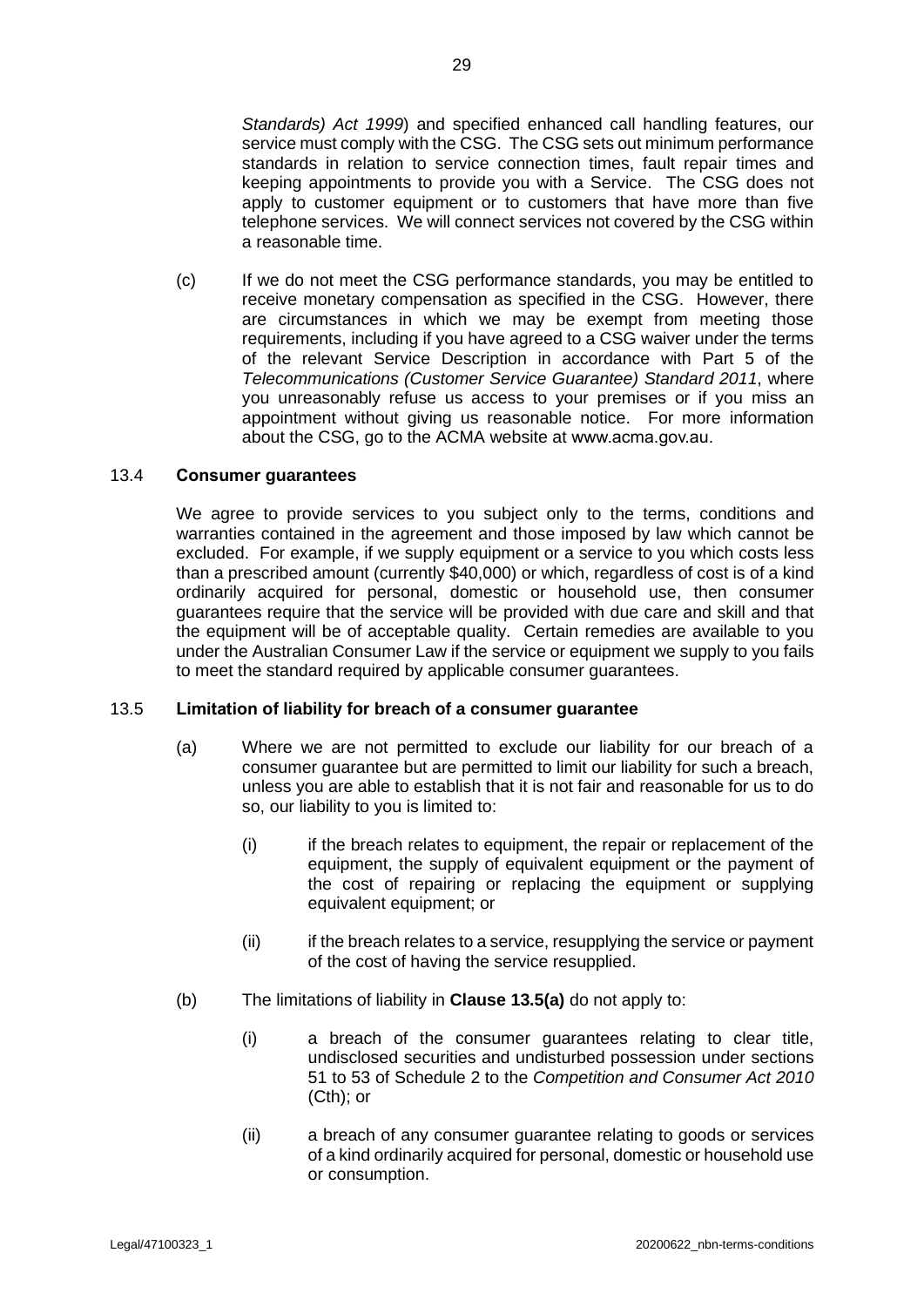## 13.6 **Exclusion of liability**

- (a) To the extent permitted by law, you, we and our third party suppliers have no liability to each other for any for Consequential Loss (other than loss resulting from our breach of a consumer guarantee).
- (b) To the extent permitted by law, we and our third party suppliers have no liability to you or any other person for
	- (i) any loss or damage suffered by you in connection with the agreement or the service to the extent that your acts or omissions or any customer equipment cause or contribute to that loss or damage;

any loss to the extent that it results from your failure to take reasonable steps to avoid or minimise your loss; and

acts, omissions or defaults of any third party or any person who provides goods or services directly to you for use in connection with a service.

## 13.7 **Cancellation of a service**

Cancellation of a service or termination or expiry of the agreement does not affect the provisions of the agreement concerning limitation of liability and indemnity.

#### **14. FORCE MAJEURE**

#### <span id="page-33-1"></span>14.1 **No liability**

Subject to our obligations under the CSG as described in **Clause [13.3](#page-31-4)** and any nonexcludable rights you have under the Australian Consumer Law, we are not liable for, and will not be deemed to be in breach of the agreement in the event of:

- (a) any delay in installing a service;
- (b) any delay in correcting any fault in a service;
- (c) failure to provide a service or incorrect operation of any service;
- (d) service outages; or
- (e) any default by us in compliance with this agreement,

if it is caused directly or indirectly by a Force Majeure Event.

## <span id="page-33-0"></span>14.2 **Termination for Force Majeure**

If any delay, interruption or failure to deliver under **Clause [14.1](#page-33-1)** continues for more than 30 days after the commencement of the delay, Interruption or failure to deliver, then either party may terminate the affected service(s) by notice in writing to the other party.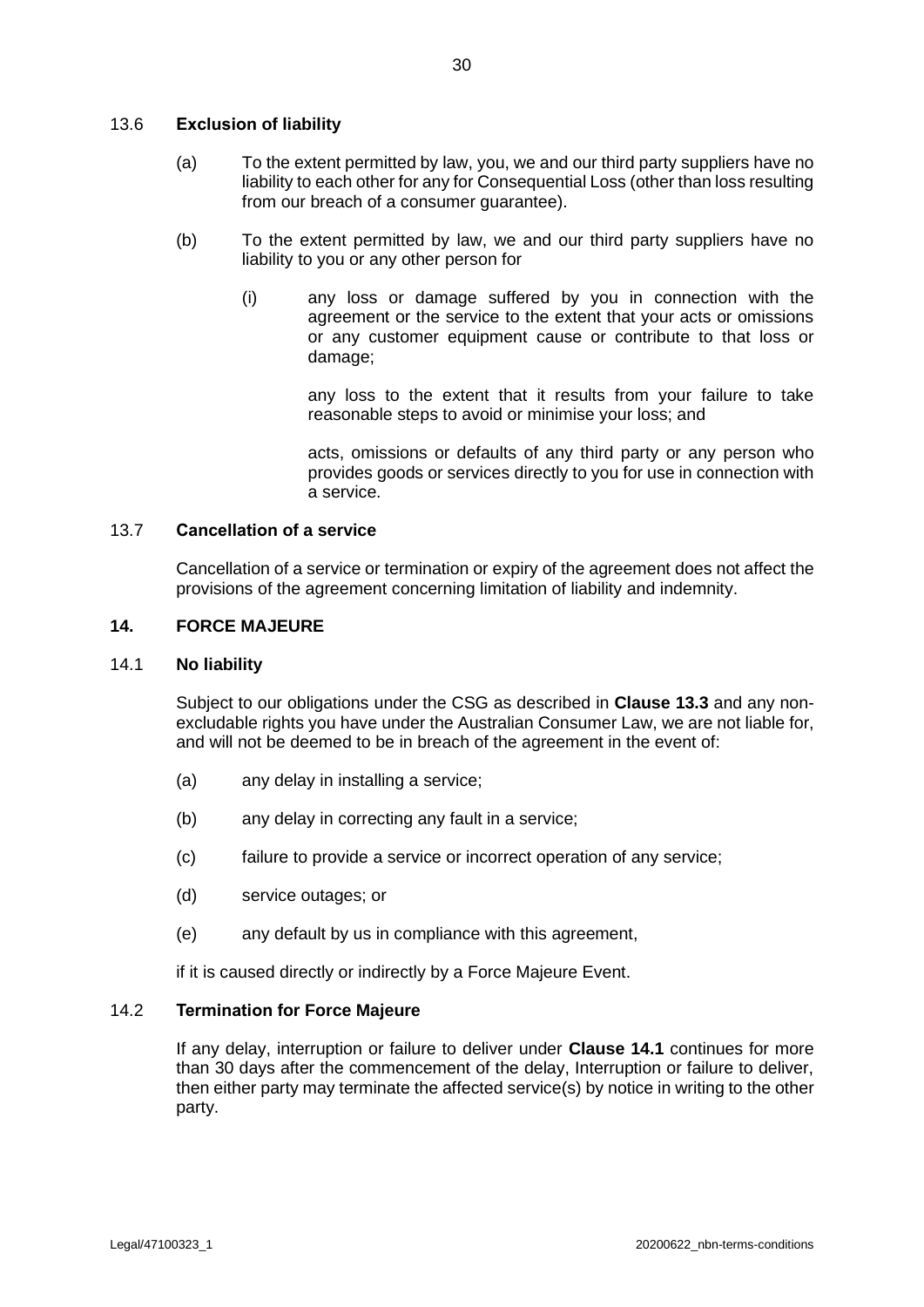## <span id="page-34-0"></span>**15. TELEPHONE NUMBERS AND PUBLIC ADDRESSING IDENTIFIERS**

- (a) The *Telecommunications Numbering Plan 2015* (Cth) sets out rules for issuing, transferring and changing telephone numbers. You and we must comply with the Telecommunications Number Plan.
- (b) In addition to telephone numbers, the Service may use other identifiers such as an IP address or domain name (**Public Addressing Identifiers**). You must comply with the requirements of any regulatory authority or other body which administers Public Addressing Identifiers.
- (c) You are entitled to continue to use any telephone number we issue to you, except in circumstances where the Telecommunications Number Plan allows us to recover the number from you.
- (d) You acknowledge and agree that:
	- (i) we do not control the allocation of Public Addressing Identifiers;
	- (ii) we are not liable to you if we are required to change, withdraw, suspend or re-assign any Public Addressing Identifier as a result of any direction given by a Regulatory Authority or other body which administers Public Addressing Identifiers; and
	- (iii) on cancellation of the service, your right to use a Public Addressing Identifier may cease.

#### **16. ASSIGNMENT**

#### 16.1 **Your right to assign**

- (a) You may assign your rights under this agreement (where those rights are assignable) so long as you have our prior written consent.
- (b) You may transfer your obligations under this agreement if:
	- (i) the person to whom you are transferring the obligations:
		- (A) provides satisfactory proof of identification,
		- (B) meets the eligibility criteria for the service,
		- (C) has an appropriate credit rating, and
	- (ii) the service is available at the location where they wish to acquire the service.

#### <span id="page-34-2"></span><span id="page-34-1"></span>16.2 **Our right to assign or transfer**

- (a) You agree that at any time we may assign the rights under, and novate the benefits and obligations of, this agreement:
	- (i) to a related body corporate (being a company in our corporate group);
	- (ii) a third party supplier; or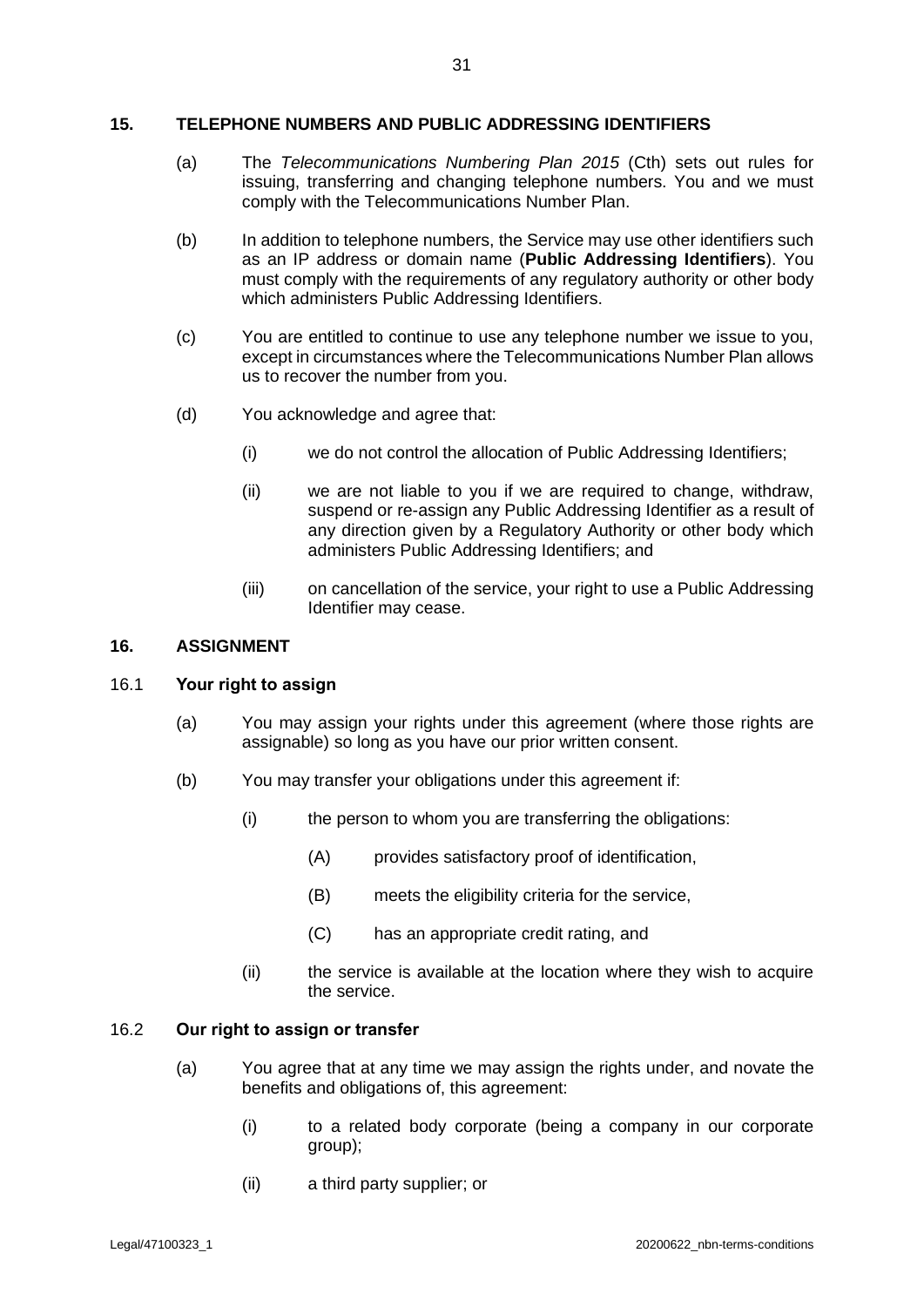(iii) a purchaser of our business;

(a **Transferee**)

and that the transferee will assume our liabilities and obligations under this agreement.

- (b) We, or the transferee, will notify you if a transfer occurs in accordance with **Clause [16.2](#page-34-1)[\(a\)](#page-34-2)**. We and you agree that, with effect from the date of the notice, this agreement is cancelled and a new agreement is created on the same terms as this agreement except that:
	- (i) the transferee replaces us in any capacity under this agreement as if the transferee was an original party to this agreement instead of us; and
	- (ii) the transferee has no obligations or liability under this agreement before the date of the notice.
- (c) In addition to our other rights in this **Claus[e 16.2](#page-34-1)**, we may assign, transfer or deal with our rights and obligations under this agreement on terms to which you consent.

## **17. GENERAL**

## <span id="page-35-0"></span>17.1 **Giving notice to you**

We may satisfy any obligation to give you notice by:

- (a) delivering the information to you in person;
- (b) sending the information by pre-paid post to the address listed in our records for you;
- (c) transmitting the information to the email address listed in our records for you. By applying for the Service, you consent to notices being sent to your email address. It is your responsibility to check your emails and to inform us of the most appropriate email address for receipt of notices or if you do not wish to receive notices via email;
- (d) including the information on, in or with an invoice, including by an invoice made available to you online via the Website, provided you have consented to receiving the invoice in that format;
- (e) in the case of pre-paid telecommunications services, any of the above means or by making the information available to you by means such as through our Website, or at a retail outlet, and informing you how you can obtain the information by means of a recorded message or text message or in writing; or
- (f) to the extent permitted by the terms of the agreement and any other applicable law, by publishing a notice in a daily newspaper circulating generally in the region or capital city of the State or Territory in which you ordinarily reside or carry on business.